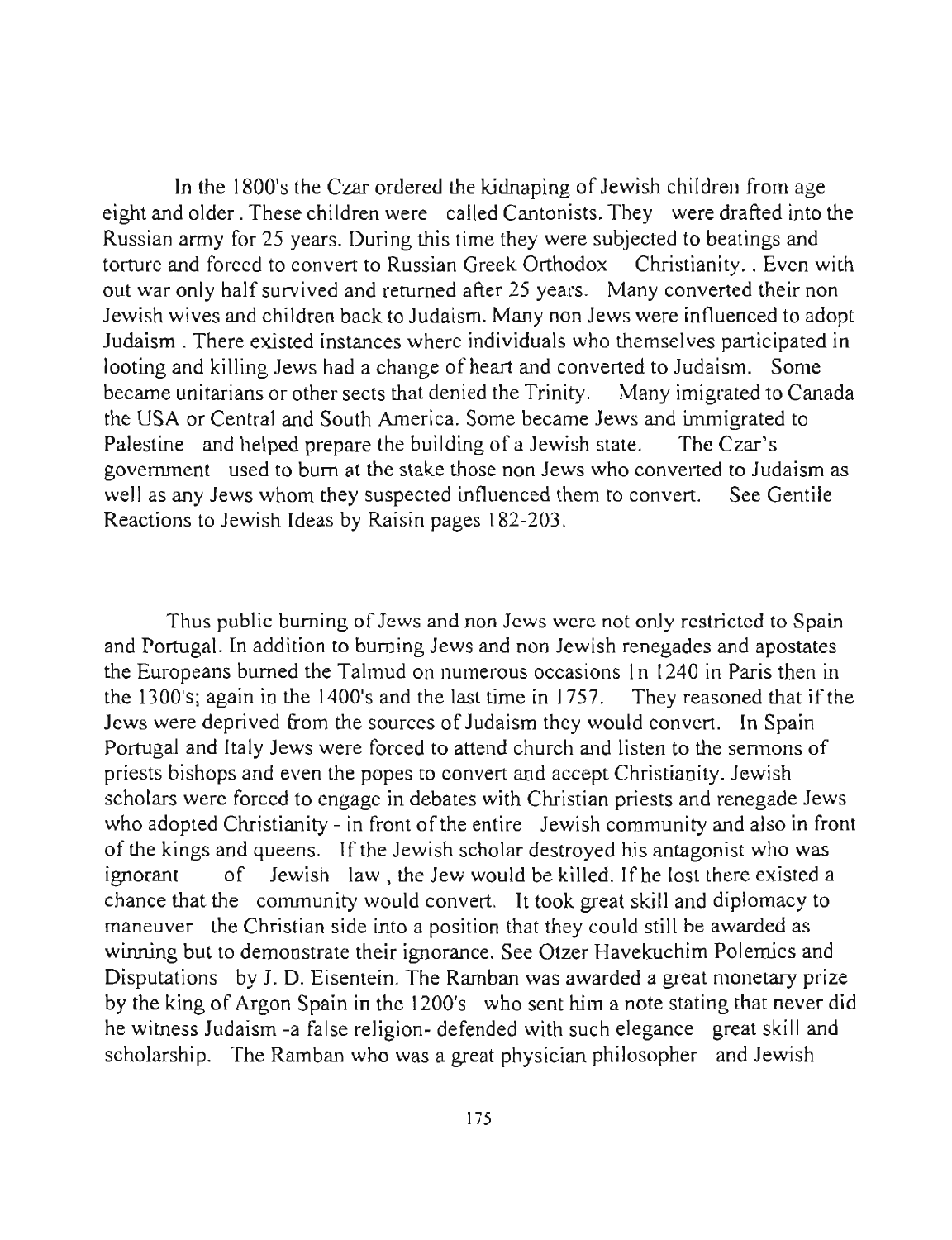scholar soon left Spain and settled in Israel. The Church took all these measures because forced conversions were against ecclesiastic Church law.

The Russian government in the 1800's also interfered with the education of Jewish students. They forced the authorities to teach subjects taught by teachers who were not Jewish or irreligious Jews called the Maskilim. In that way they hoped they would wean Jews away from the study of the Talmud and away from Judaism. All these tactics and edicts failed.

In Western Europe especially in Germany led by Mendelsohn in the middle and late 1700's secular education and philosophy was introduced . The Reform movement began in the late 1700's and early 1800's. Their purpose was to make Judaism easier by throwing out many of the rituals. In that way they hoped Jews would be accepted by the Europeans. The Orthodox Jews under the influence of Shamson Rafael Hirsch in Germany adopted Torah im Derech Eretz. They obtained a secular **education in the university complemented with a great Torah education. The**  Seminary in Berlin produced Orthodox Rabbis who had PHDs and Smicha - Rabbinical ordination.

The Europeans also burned all translations of the Bible Old and New Testament that were translated to the vernacular . Europeans were petrified lest people read the Bible and interpret the Bible differently from the official line that kept the people obedient to the state and church. See Gentile Reaction to Jewish Ideas by Raisin and Jews G-d and History by Max I. Dimont.

. The Russians refused to permit Jews to live in mother Russia. They were restricted to the Pale that is Poland even when Russia occupied and annexed Poland. This in effect was another ghetto. They were petrified that the non Jewish peasants would adopt the Jewish attitude and philosophy of life of equality of all men and the dignity of all humans. The Jews were granted semi autonomous status. They were a government within a government. Such was their status in most of the countries where they were granted permission to live. They were not given the rights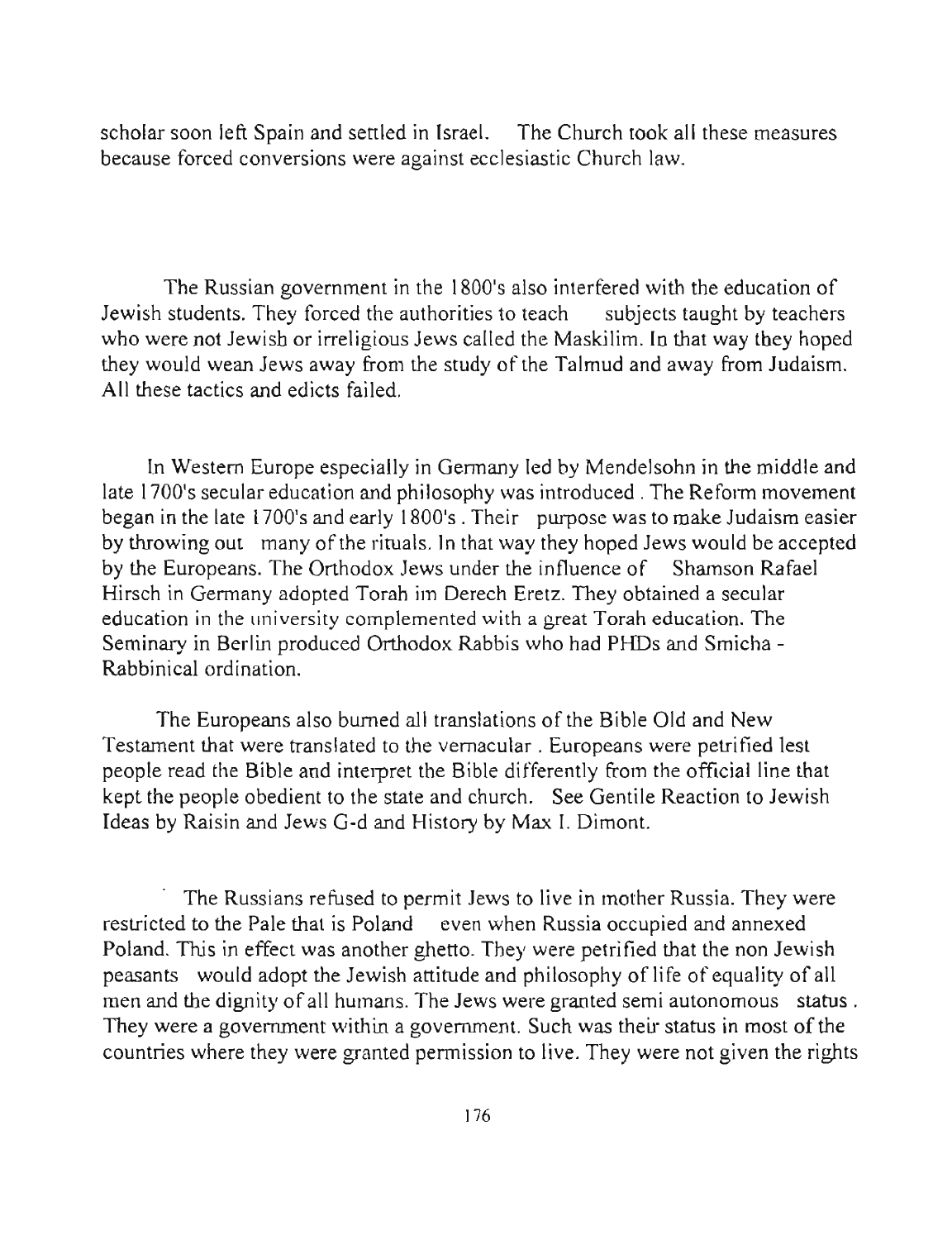of citizens. When the French granted citizenship to Jews in 1799 , Napoleon assembled all the Jewish notables to form a Sanehdrin and requested to know if they would accept the supremacy of French Law. The answer was positive. Then French Jews no longer had their autonomy in jurisdiction. In the 1800's the Czar tried to remove the right of Jews to their own jurisprudence with out granting them citizenship. The Jews managed to evade such edicts.

Both Poland and Russia kept their surfs ignorant and locked up in the large feudal estates. With the Jews they were safe. No one would accept Jews as kings. The Poles and Russians were right - in 1790 the French middle class rebelled. The French Revolution was a product of the middle class and the renaissance. The Russians did not have that problem. However the poor class revolted in 1648-1650 with the Cossacks killing hundreds of thousands of Russians and 100,000 Jews. They revolted many times again in the 1800's and 1900's . In 1917 they again revolted the Communist revolution that over threw the Czar and established the Soviet Union. It lasted from 1917-1990. Now the Russian Federation and several other nations one of them is the Ukraine have taken its place. Jews until the 1700's and 1800's were well treated. Some pogroms are recorded in the 1600's. Then pogroms and blood libels started to plague the Jews. When the Czar was overthrown Judaism, as well as ,other religions were outlawed. But Anti-Semitism was strictly forbidden.

Similarly Portugal and Spain in the 1500's passed legislation outlawing Moranos who now had converted to Christianity to occupy top posts in the army or clergy or to marry the nobility or wealthy families unless they had pure Christian blood for the last five or ten generations. Hitler did the same in Germany in 1934 . Once they no longer were needed the Jews were expelled. This was especially true in medieval times in Europe- England France Germany Spain and Portugal between 1290 and 1500 .. Jews then went to those countries where they were needed-Poland Russia Holland and the Muslim countries. Hitler when he did not need the Jews killed them.

It was the emperors and kings where Jews were extended the privilege of living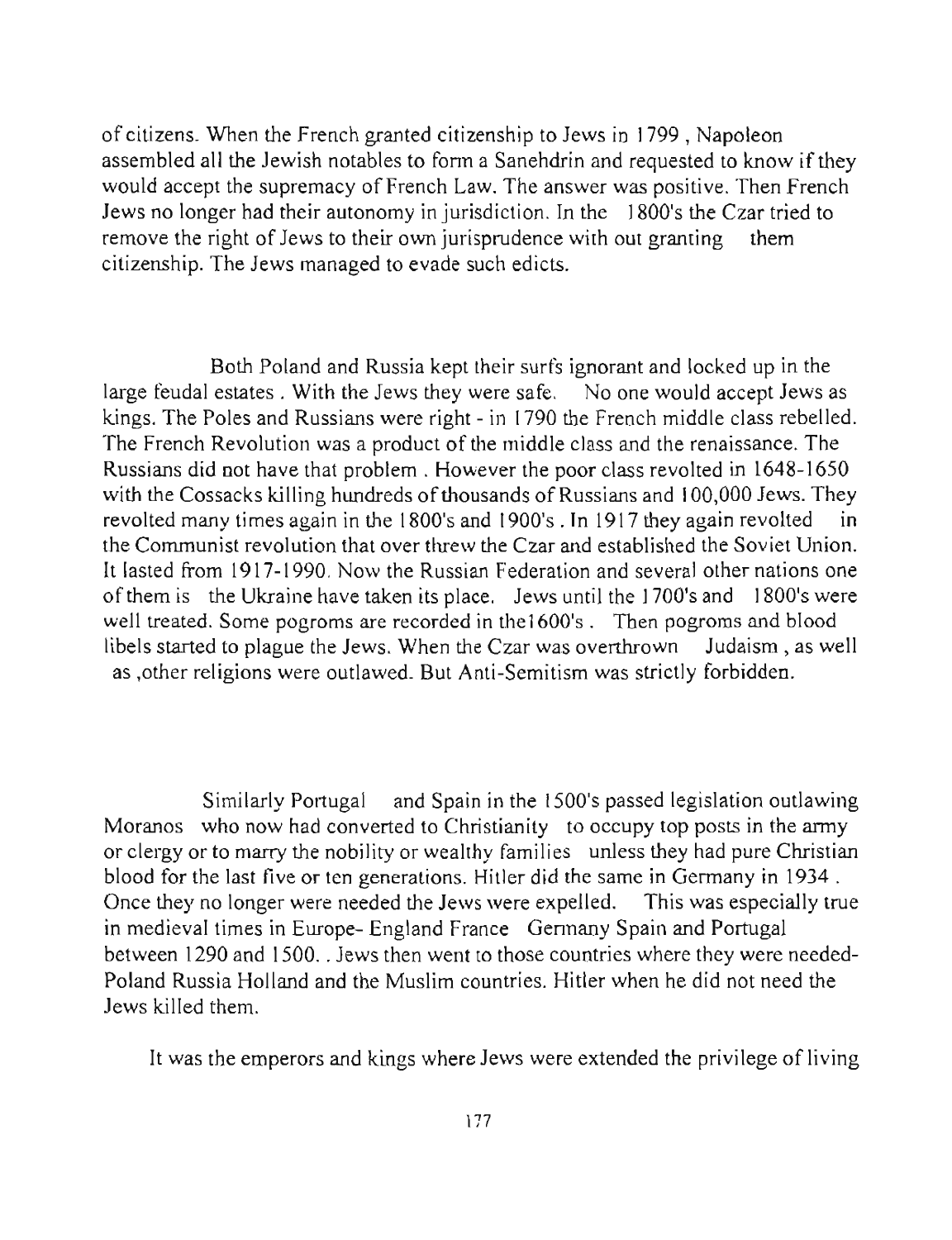to be craftsmen they were banned from joining the craft leagues .

This was done in order to eliminate all Jewish competition Jews were forcrd to engage in lending of money charging usury .

Jews in certain periods of history engaged in any field not prohibited to them For many years they were the merchants who connected the countries in Asia with Europe . Jews spoke many languages and were able to be the middleman in trade between countries in Asia and the Middle -East and Europe. Jew because of their co-religionists had the connections with the merchants and businesses in the Moslem world They had excellent relations with Moslems and because of the Jews trade was facilitated between Moslems and Christians.

In other periods of history this avenue of livelihood was taken from the Jew. Then Jews were forced to engage in lending of money charging usury .

Jews were confined to live only in ghettos . Jews were evicted from whole areas of a country as happened in Russia in the 1800s . In other countries Jews were thrown out completely. This happened between 1300-1600 in England France and Germany. However in many or most cases they were not killed. The murder of Jews was an exception but not the rule, All this was because of the prohibition enacted by Paul the founder of the Trinitarian creed, who himself was a born Jew. Yes pogroms of Jews were repeated in too many countries; but the mobs were tamed by the church.

Such tactics would have forced other people to become completely demoralized and commit physical and certainly spiritual suicide. However the Jew ever loyal to his commitment to Torah grew by light years spiritually during all these travails. During the period of 400AD to 1800 AD Jewish scholarship generated millions of commentaries on the Talmud and responsa . The greatest advances in Jewish philosophy and medicine and science were contributed by Jews. Maimonides and Nachimides were both giants in Torah scholarship philosophy as well as medicine. Their books in all three discipline are available and read to this day.

In some or many instances church officials fomented the pogroms massacring Jews. If 10% or 20%or 30% or 40% or 50% of Jews survived the Jewish people must count our blessings. If it was not for the church there would be no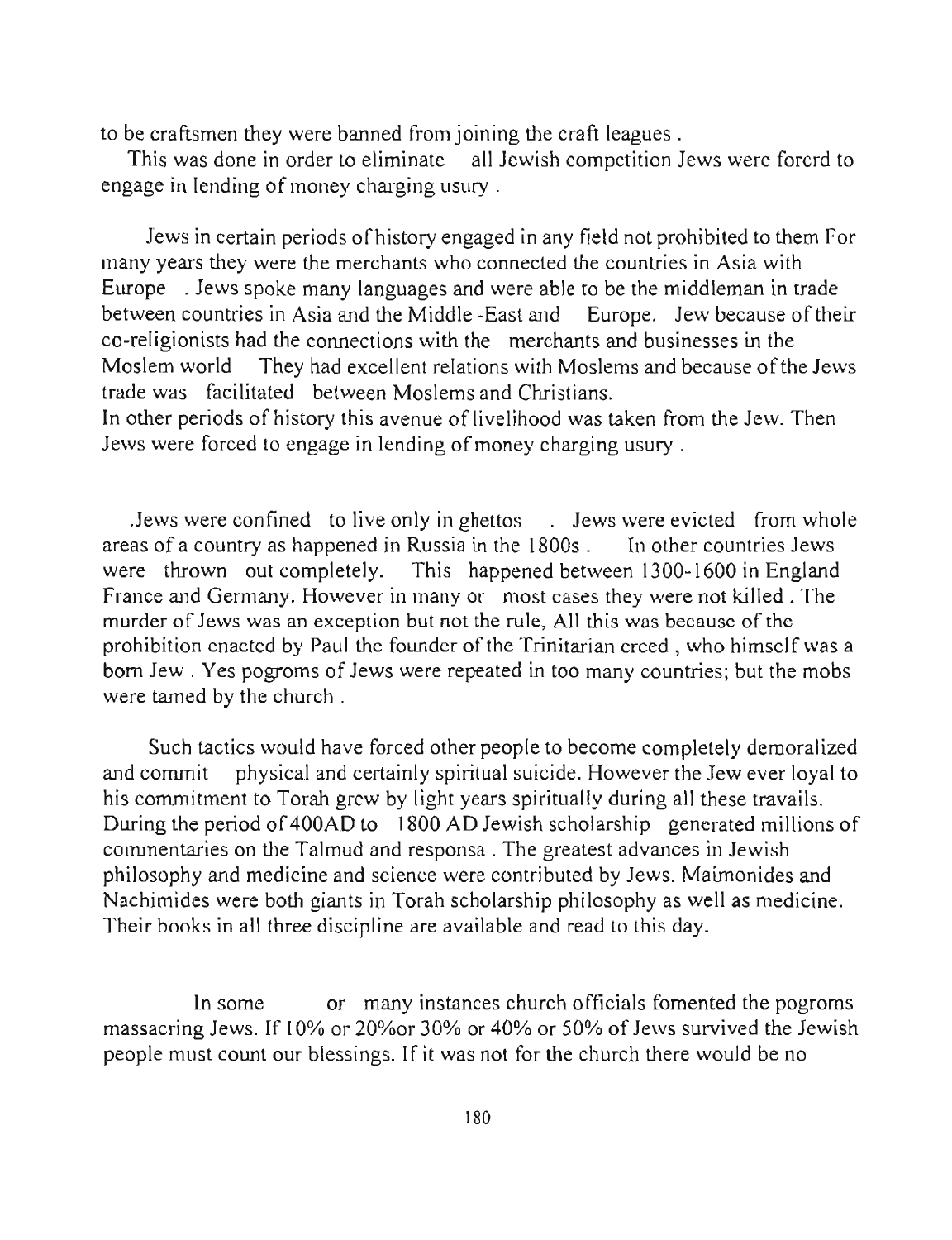survivors of Jews in Christian controlled countries. Anti-Semitism was so strong that the accepted thing was to hate Jews. The Church tamed the hate and prevented the mobs from murdering all the Jews.

On the one hand the Church encouraged the hatred with its message that Jews were to be in a wretched state -l 0 th class citizens -for not acknowledging Jesus as the son ofG-d . The Jews would serve as witnesses to the truth of Christianity. On the other hand Paul forbade the killing of the Jew ;otherwise the witness would be killed. St. Paul inaugerated the first witness protection program.

This concept was a lightning beam of genius. It satisfied the anti Semites. It vindicated Christianity and provided Christians with an other weapon against the other competing middle Eastern and Asian religions called the Eastern mysteries who also employed the concept that G-d has another son or sons and daughters that together govern the universe. Now Christianity had the edge over them .None had a whole nation -the desperate position of the Jews to display as proof that their religion was the truth . Since Jesus was born from Jews, Jews could be blamed why they did not accept him. Budhists could not implore Jews why they do not embrace Budah.

This concept was a streak of genius. It worked to save the lives of many Jews.

However, the Church is eternally guilty for not saving ALL the

Jews.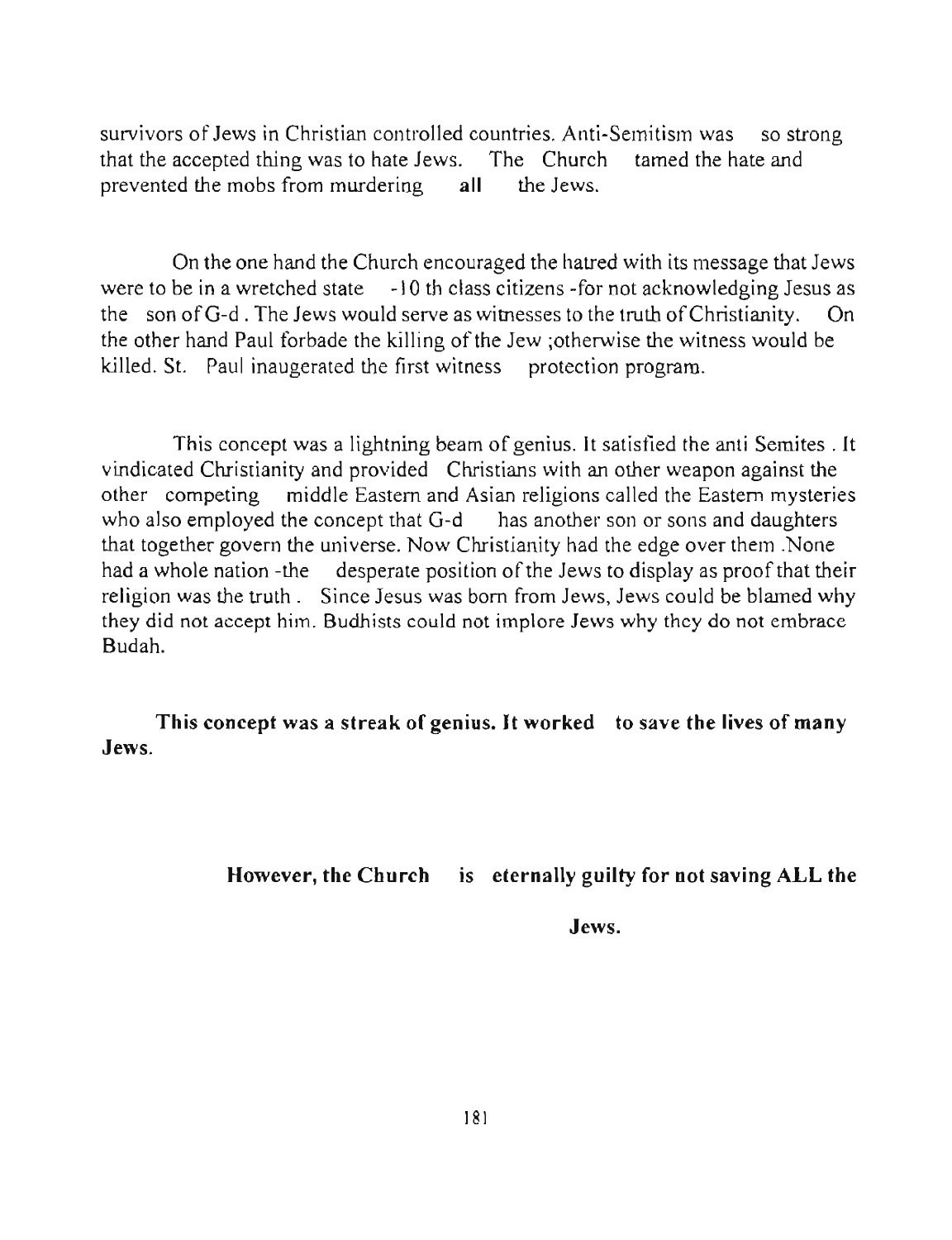The Church always had the power to save all the Jews. They chose not to do so . **In** the days of judgement

## before the ALMIGHTY

the Church officials will plead that they genuinely practiced their belief in Christianity. G-d will forgive them for everything; but

**never** 

why they did not exercise their power to protect every Jew.

All this does not bring one Jew back.

The only solution is to have Jews retain power AND CONTROL OUR OWN DESTINY in Eretz Yisroel to protect OURSELVES.

St. Paul explicitly ordered that no Jew is to be killed.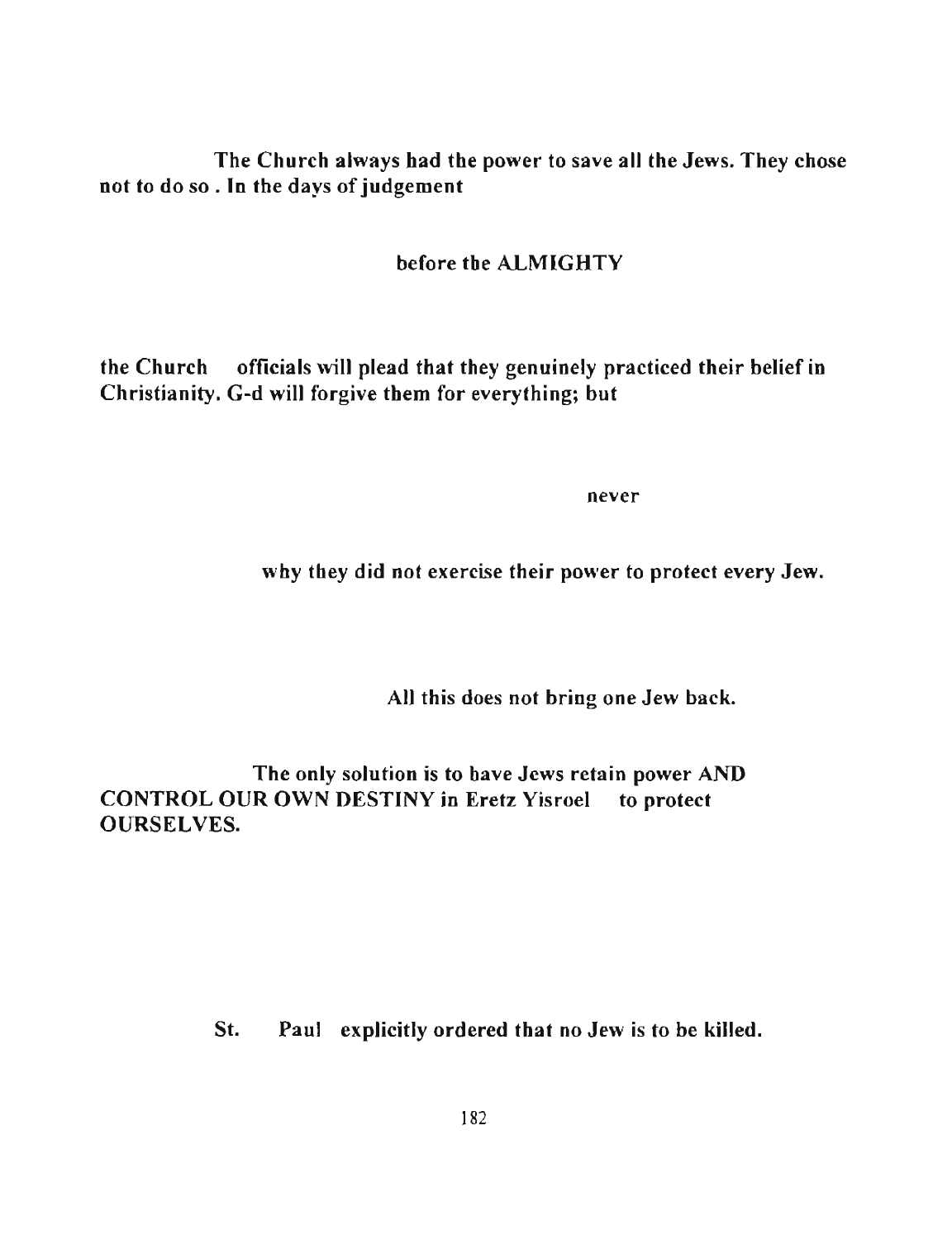The church always had the power to judge and punish its own priests and officials. The Church did not hesitate to burn at the stake hundreds of thousands of dissidents during tbe inquisition.

Why not try for murder anyone certainly any Church official who **foments pogroms and innocent Jews are killed I!!!!!!!!!!!!!!!!!!!!!!!!!** 

When the allies during the holocaust failed to save 6 million Jews they had a perfect precedent -the Christian Church for 2000 years! !!!!!!!!!!!!

YES,6 MILLION Jews were murdered by the Nazis, but 12 million Jews remained in the rest of the world!!!

Yes, we are thankful that at least 12 million remained, but over all --this situation that Jews were open game to be killed that existed for 2000 years is not acceptable.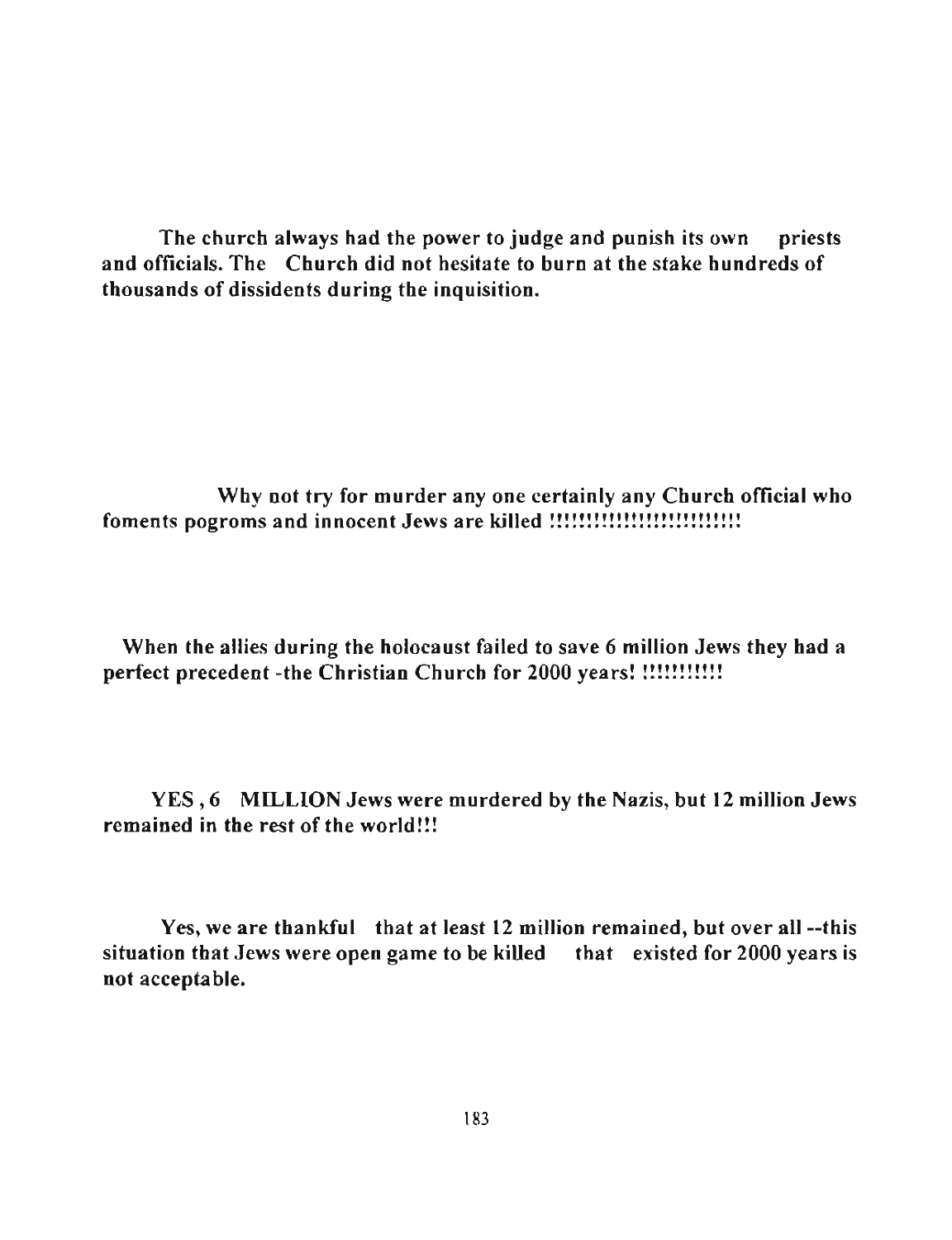Now in 2007 when the entire world witnessed a miracle- the renaissance of the Jewish people in Eretz Yisroel- Israel it is a crime if any human and especially Jews rest even one minute to prevent the anti Semites to proceed with their deadly lies to question the legitimacy and right of a Jewish Israel. Israel belongs to tbe Jews because G-D Himself proclaimed so in the Bible. The United Nations ratified part of the tbe Balfour Declaration that the League of Nations accepted in 1920 and appointed Great Britain as the mandate power that Jews should be given Israel. Great Britain using its imperial powers curved out over 80%of the ·mandated portion of Palestine that was intended for a Jewish homeland and created an Arab country -Jordan. Great Britain in order to pacify the Arab **resistance to Jewish immigration limited Jewish immigration. This was done**  in order to prevent one hundred million Arabs-in the Middle East from revolting against Great Britain and prevent or at least hamper British imperial goals in tbe Middle East, as well as, in Asia-India and Pakistan tbat contain 100 million Moslem. Plus the fact that Saudi Arabia -an Arab country as well as Kuwait and Iraq contained the largest reserves of oil tbat **provides the fuel and life blood for Great Britain and Europe. Great Britain**  looking out for its interests primarily shaped its policy regarding the Jews and Palestine and favored the Arabs because doing so favored its national **interests.** 

In retrospect the looking back in 2007 the election on the part of Great Britain in carving out the Eastern part of the mandate and create Trans Jordan prved to be a blessing in disguise. THE Jewish population in 1920 in Palestine was 30000 Or 400000 and had its hands full coping with the problems of developing a future state of Israel. Would Great Britain not have created Trans Jordan and a radical Arab Regeme would have arisen Israel today would have had insurmountable problems. Thanks to the fact that Trans Jordan was created Israel today has a country that recognizes Irrael and is the most frienly to Israel today. ISRAEL SINCE IT WAS CREATED HAD THE LEAST PROBLEMS WITH TRANSJORDAN NOW KNOWN AS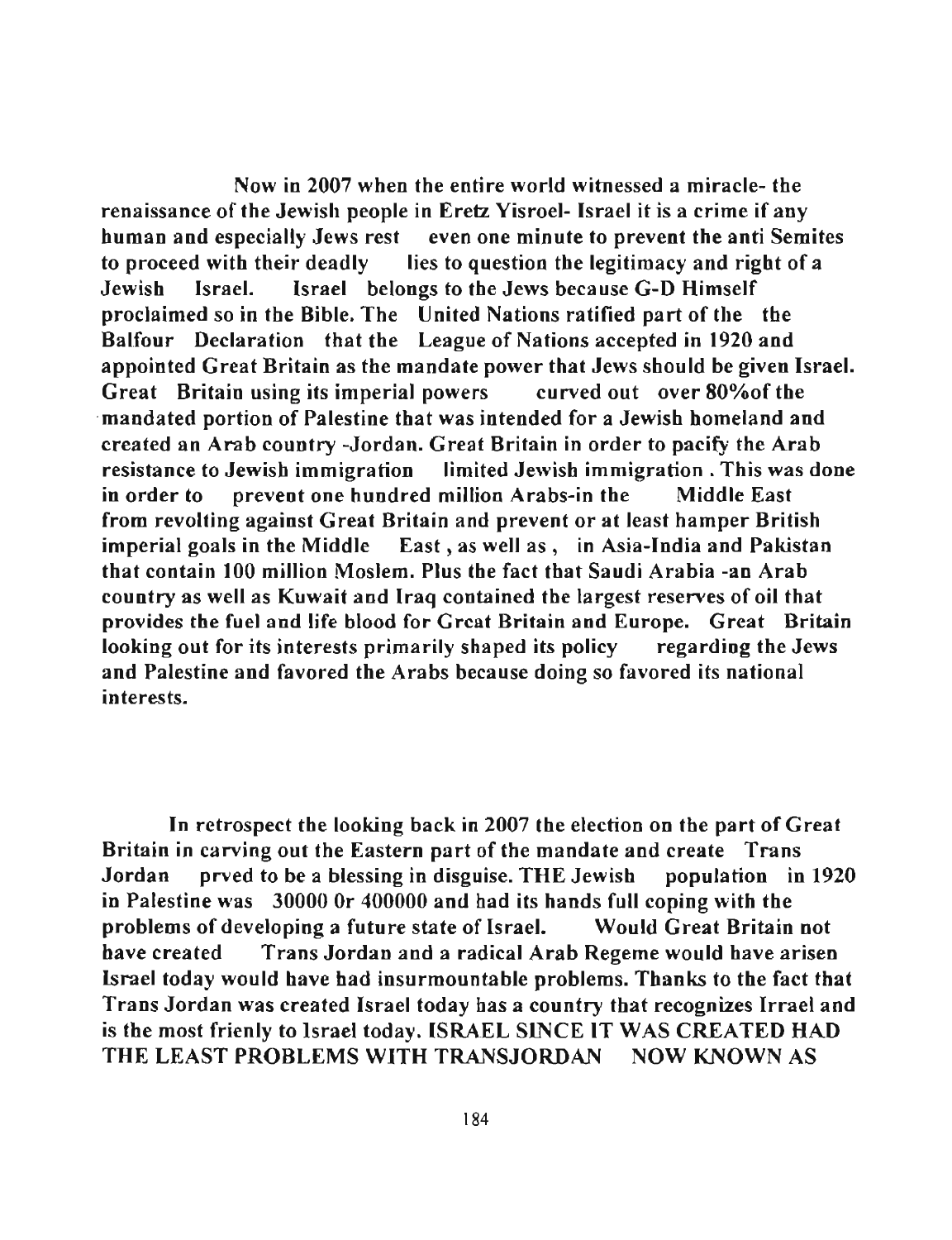Jordan. This is true even though Jordan attacked the nascent State of Israel in 1948 grabbed Yehudah and Shomron and the old City of Jerusalem and annexed it to itself calling itself Jordan Not until the war in 1967 did Israel recover the territory of yehudah and Shomron and the old City of Jerusalem creating the unified Jerusalem -the 3000 year old capital of Israel.

IT MUST BE RECOGNIZED THAT European antagonism to Israel stems not from anti Semitism • but rather from the fact that thae Europeans are more intersted in their own national interests that are better served taking the side of the Arabs at the expense of the Jew and Israel.

The first step in treating any problem is to have the proper diagnosis. Then a solution can be proposed. I am not privy to all the facts and resources available to Israel so I leave it up to the Israel to propose and experiment with solutions that will enable them to co-exist with the Palestinians and the rest of the Arab world with the help of G-d.

From the Jewish perspective the British were seen as working hand in glove with the Arabs rewarded the Arabs every time they killed Jews in pogroms like in 1929 in Hevron and in 1936 -1939 by limiting Jewish immigration and then stopping it all together. They prevented millions of Jews to escape the Nazis. THEY WERE ON THE SAME PAGE AS THE Nazis. They share the blame for 6 million murdered Jews. The balance after the theft of Great Britain the United nations in 1947 wanted to divide up between the Jews and the Palestinians. The Palestinians refused. Israel fought 6 wars .4 wars with the Arabs -Egypt Jordan and Syria and 2 wars with the **terrorists. Israel won.** 

It is the greatest crime now if all decent humans do not counter and defeat the propaganda war waged by anti-semites to weaken the support of the USA for Israel against the traditional anti Semites in Europe and among the Arabs.

Never mind that Rome was over run by the Barbarians in 500-600 AD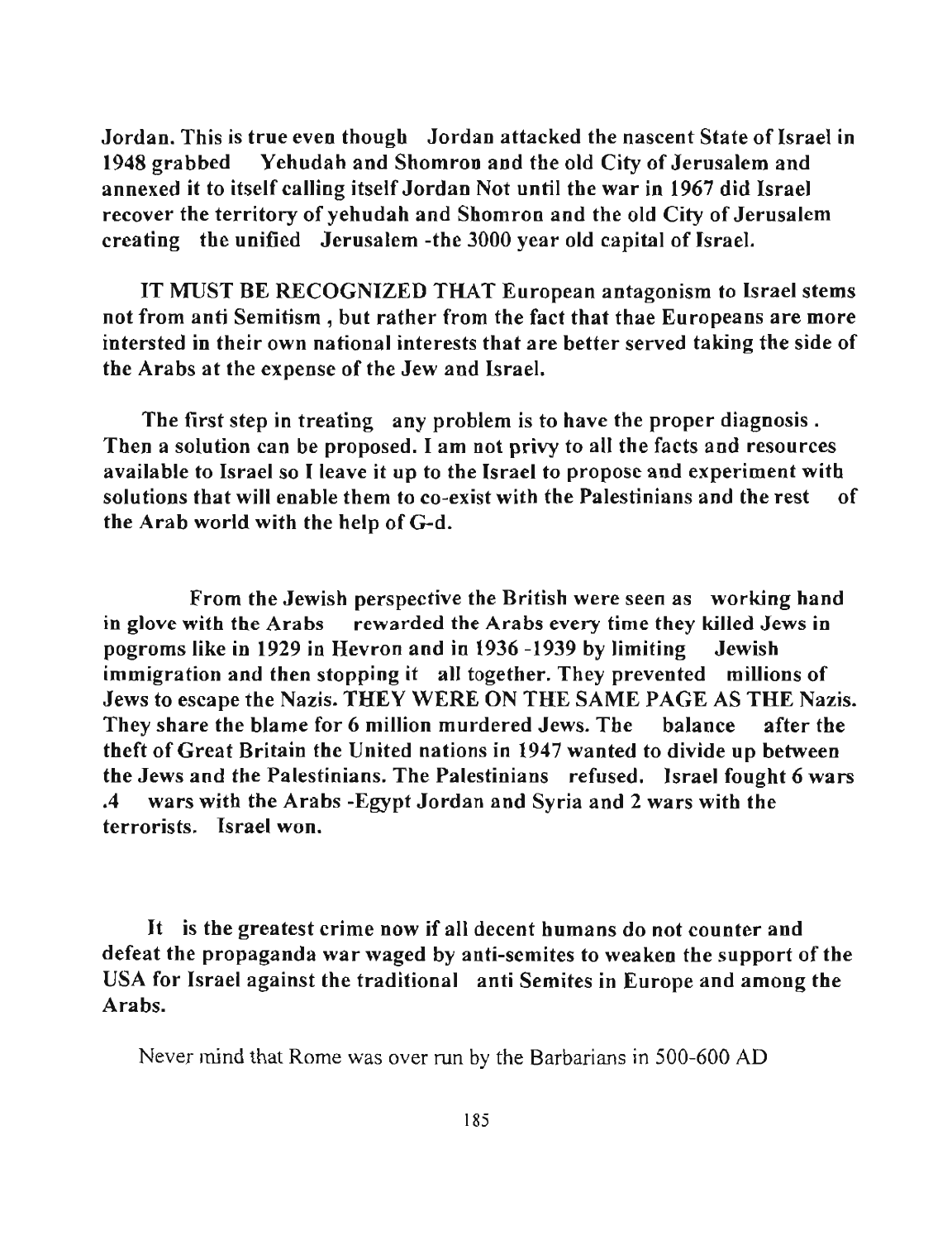St. Augustus wrote a book titled the City of G-d to explain Rome's defeat at the hands of the Barbarians even though Rome and its citizens had accepted Christianity. Why then were the Christians faced with the same defeats and shame and disgrace as the Jews? The Jews were defeated according to the gospel because they refused to accept Christ. Why then were the Christians in Rome defeated when they did accept Christ? This situation was even more embarrassing when the Romans who were now Christians were defeated in North Africa by the Moslems and seized half of Spain BY 750 AD The Moslems also seized Palestine and Jerusalem by 750 AD It was not until 1000 to 1300 AD that the Christians rallied to wrest Palestine from tht Muslims. At the end -after the murder of millions of Christians Muslims and Jews who were killed in France and Germany by the Crusaders were the Christians defeated. Turkey a M oslem country held Palestine Syria Lebanon Saudi Arabia and the entire Middle East until Great Britain and France Christian countries defeated them in 1917 -1918 and established their hegemony in that area.

The Moslems adopted the creed of the Jewish Christians that Jesus was no more than a prophet at most. Yes there existed an immaculate conception. Jesus may have been resurrected after the crucifixion, He may have ascended to heaven. But so did Mohammad the last prophet according to Islam. But Jesus never was or is a son of G-d-ALLAH. THE Muslims adopted the pure monotheistic faith of the Jews.

Muslims also adopted many or most of the rituals of the Jew that they claim were independently revealed to Mohammad by G-d or by His angels. Muslim boys are circumcised at age 13 the same age that Ismael -the favorite son of Abraham was circumcised. Muslims eat only kosher animals - with the exception of the camel that Muslims eat. but not Jews. They slaughter the **animals in a similar manner as Jews. Muslim married women seven days after**  they have a period dip in the ocean or a river or ritual bath before they can resume normal sexual relations with their husband. This is the same as Jews observe .. Other Muslim women will only shower which is not permitted for Jews.

In addition the Muslims have very similar laws as Jews in the following areas: marriage divorce and annulment civil as well as criminal laws . They used all these laws to govern all the vast territories that they conquered.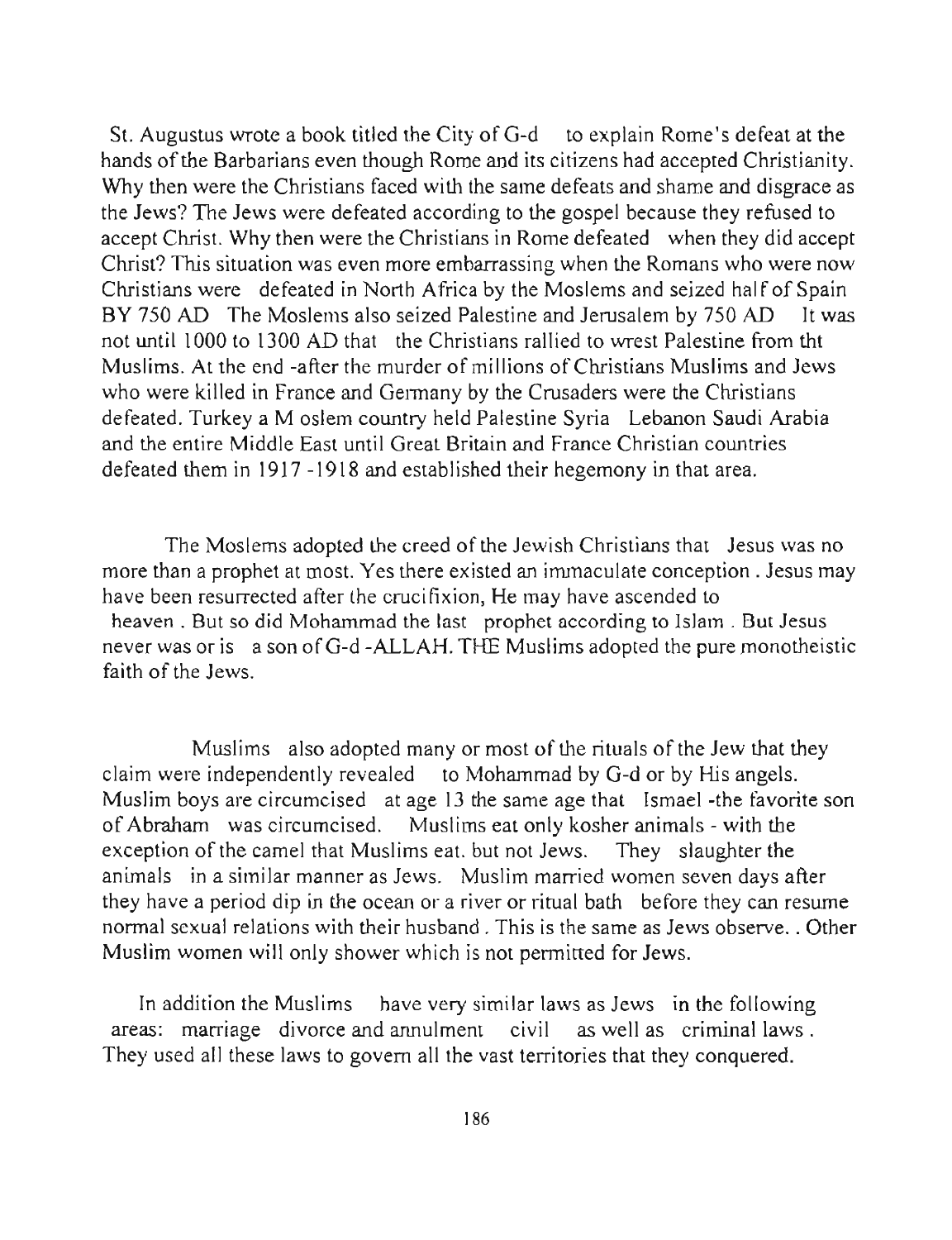Over many centuries Muslims employed an army of Jewish scholars as advisers and administrators as well as accountants financiers and corporate chief executive officers to manage their empire. Even after Israel was created as a Jewish State many Arab countries who banished their Jewish citizens retained **the services** of their **Jewish accountants financiers and corporate executive officers.**  Otherwise they would go kaput. So much faith they had with their Jewish help.

The presence of the Moslems called the Moors - in half of Spain before all Jews and Moors were expelled by Ferdenand and Isabella in 1492 had a salutary influence in the entire Iberian Peninsula. The arts culture philosophy and commerce flourished among Christians Moors and Jews. When Ferdenand married Isabella and united two separate Christian provinces in Spain he promised Isabella that after their marrauge he would drive out the heretical Moors and Jews. Ferdenand made good on his promise on August 1492. when all the Moors and Jews were expelled after he won a war against the armies of the Moors. A quarter of a million Jews remaind who elected to baptize.

However their fate as Christians proved to be a catastrophe. Thousands of them were falsely accused of Judaizing- of practicing Judaism secretly. Their punishment was swift. They were burned alive at the stake . Those individual who accused them were rewarded with a percentage of their wealth. Hundreds of thousands of Christian -including former soldiers who participated in the Crusades and risked their lives for Christianity -the Templar Knights- that the inquisition claimed had adopted heretical positions were also burned at the stake.

If a percentage of Jews were killed by pogroms periodically ; 100% of Moranos whom the inquistion accused of betrayal of Christianity were burned at the stake,. The inquisition followed the Moranos to the New world in Central and South America. Thousands of Jews were executed on suspicion of practicing Jewish customs or laws. If life was very hard as a Jew and Jews were treated worse than animals; then converting was suicide. The suspected Moranos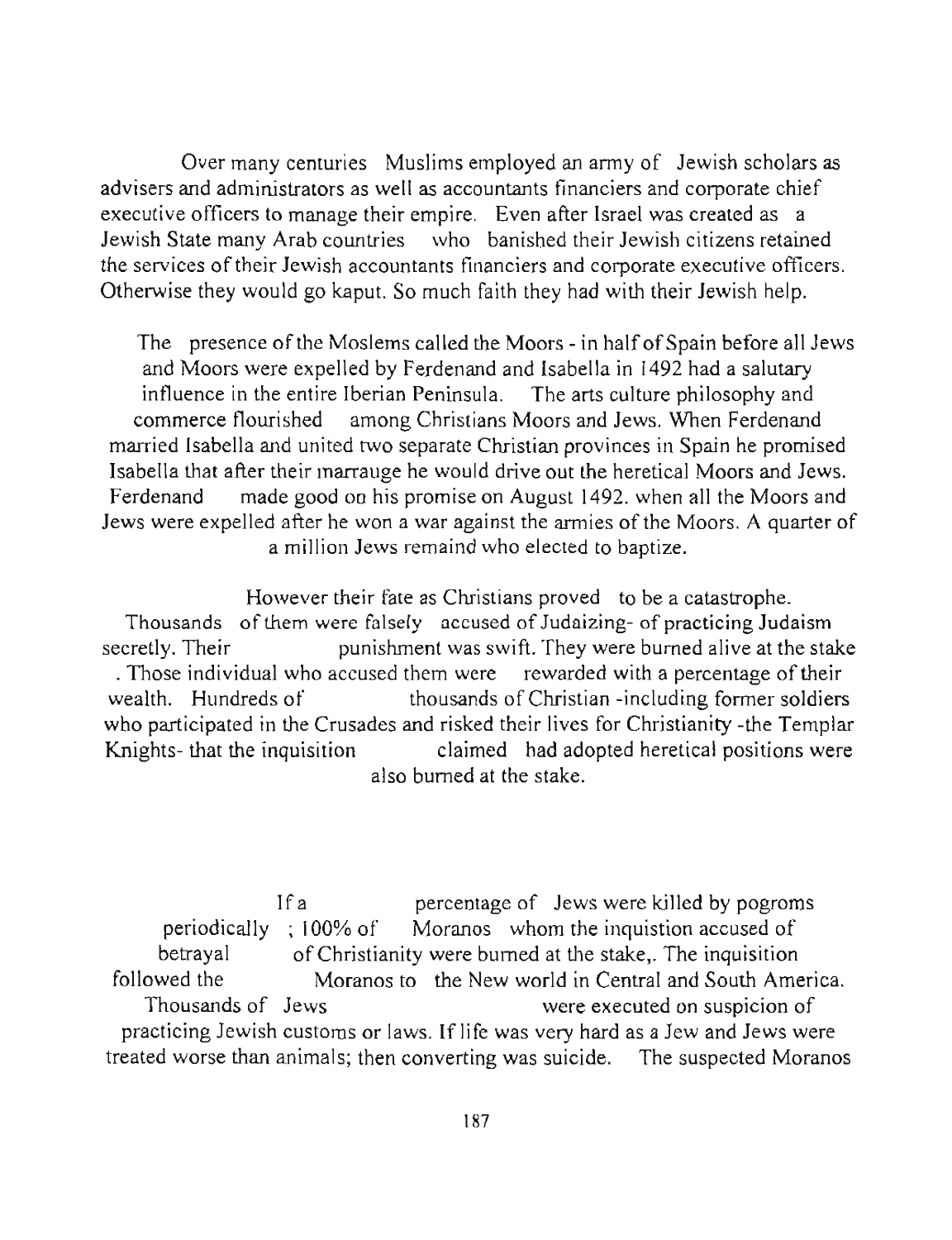were burned at the stake, after torture.

The Nazis were the executioners for European Jews who abandoned all their Judaism thinking that in that way they would endear themselves to their non -Jewish neighbors. Yes, they gained access to many fields closed to Jews. But because of their momentous contributions in all fields of the physical and social sciences and medicine Jews won many of the high positions in those fields in Europe. They thereby precipitated the envy and hatred of the rest of the gentile population. Hitler found a fertile field in 1933 when he came to power by democratic election in Germany to institute his program of making Europe and then the entire world ifhe wins the war -Juden rein by killing the Jews. He had the blessings of Great Britain France and all the other Europeans, even though he was at war with them. A precedent existed that all these countries at one time or another also made their countries Juden rein. The Church also cooperated. They never saved all the Jews anyway. So what if 6 million Jews are killed. There still remained 12 million.

That is the reason why Jews must remain in control of their destiny in Eretz Yisroel.. ISRAEL.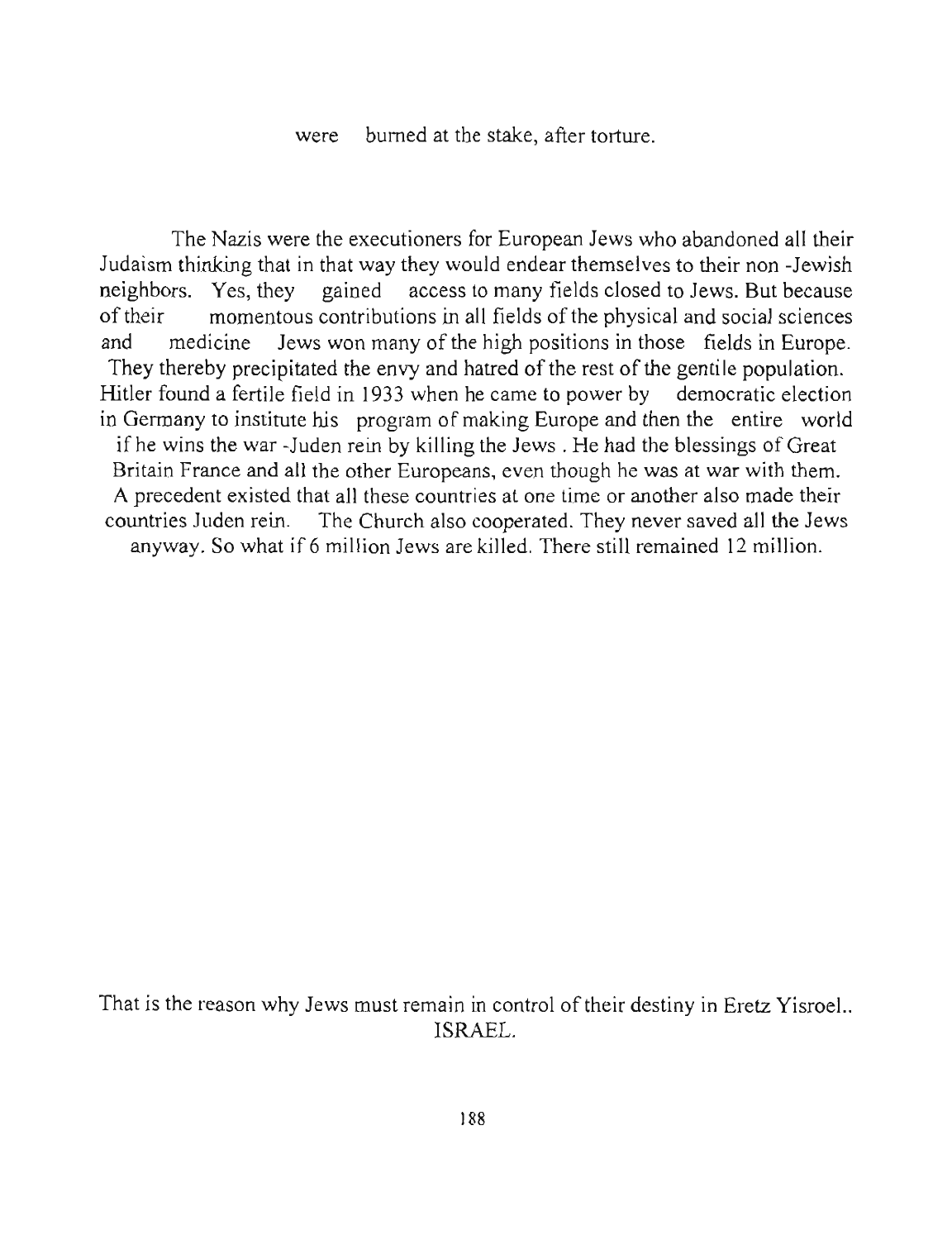One such tragedy stands out. The French anti Semites accused Dryfus a French Jewish Officer falsely of betraying France and spying for Germany in the Franco -German war of 1870 . They accused him handing over to Germany secrets about French heavy guns. Dreyfus was tried and found guilty and imprisoned. It took decades to vindicate Dryfus and prove him innocent. There existed many such incidents of blatant anti-Semitism. German anti-Semites accused Jews of selling Germany defective munitions in that vey war against France. Even Bismark the Chancellor of Prussia who united the German States exploited Anti-Semitism for his purposes.

In addition the Russian anti Semites in 1905 accused a Jew-Beilin - that he murdered a child in order to use his blood in Matzos for Passover. Beilen was found innocent after the involvement of the diplomats of many countries Western European and the **USA. This was similar to another blood libel in Damascus Syria in 1845. In that case**  the accused Jew also was found innocent when the Turkish Sultan intervened.

However, a Jew by the name of Frank in the South of the USA in 1915 who was falsely accused of murdering a white girl after being having his guilty sentence commuted by the governor was lynched and hung by an Anti-Semitic mob. One of the Anti-Semites who incited the mob against Frank and published a newspaper was elected to Congress. So poisonous was anti- Semitism even in the USA. The Jews in the USA organized themselves to combat Anti Semitism -The Bnai Brith The Anti-Defamation League The Jewish Congress and the Jewish Committee. Jews from all ideological religious leanings must unite as a band of brothers for our **common survival** 

However, thank G-d Anti- Semitism has not been an existential threat in the USA as it has been in Europe and is present in Israel. There were many instances that Jews **were discriminated against in the admission to elite Universities. They were**  admitted in a quota. Until the 1950's it was rare for Jews to get appointments in the department of philosophy and history in many universities. The reason was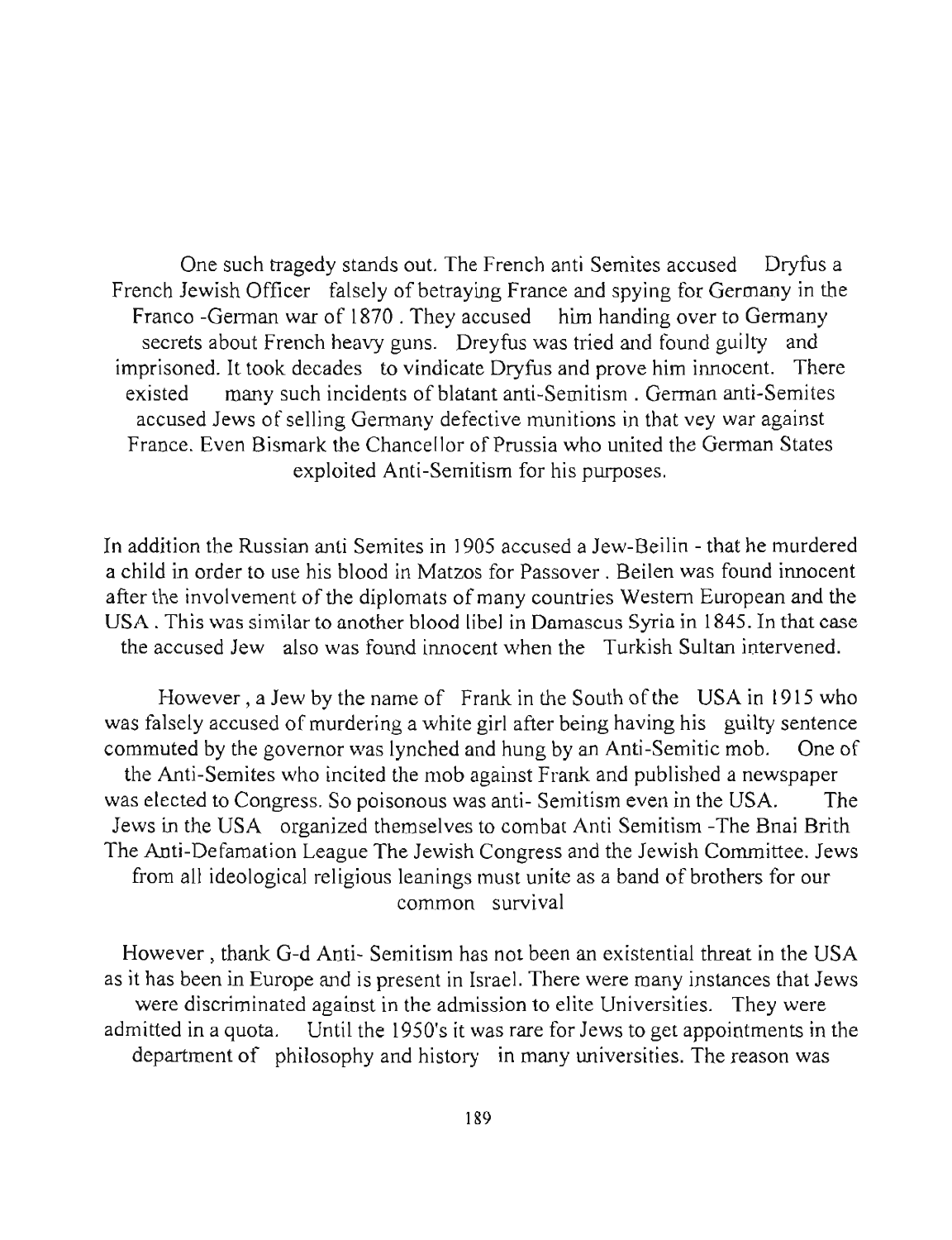because of the fear on the part of those Anti-Semites who funded the universities that the Jewish professors might introduce an interpretation of philosophy and history that did not vindicate Aryan supremacy. Jewish contributions and the position of Jews were ignored or deleted in the texts. The above discriminations were part of the reasons that Jews founded Brandies University and Yeshiva University. of the Rav Yitzchok Elchonen Seminarty as well as Touro College. Both Yeshiva University and Touro College have mushroomed into medical and law schools. Toro College has opened branches not only in the USA but also in Russia Israel and Germany.

Those incidents together with the pogroms in Russia were the turning point. Jews organized Zionist societies and even assimilated Jews realized that Jews had no future in Europe. Jews must flock to Eretz Yisroel- Israel -and establish an independent Jewish homeland. All Jews united religious not religious agnostics and atheists to realize this dream. In 1920 the victorious allies under the League of Nations - accepted the Balfour Declaration and instructed Great Britain that was appointed as the supervising power to establish a Jewish homeland in Palestine. Even though the USA was not a member of the League of Nations , President Wilson fully supported the plan of establishing a Jewish Homeland in Eretz Yisroe!.

However, Great Britain misused this appointment. Instead of establishing a Jewish homeland in the area later occupied by Jordan and Israel today, the British established an Arab State - Jordan using over 80% of the allotted territory that was supposed to be for a Jewish State. To add insult to injury, the British did everything in their power to prevent Jews from settling in Eretz Yisroel. At first they limited the number of Jews who were allowed to immigrate. Then the British in 1939 issued the White Paper stopping all immigration of Jews. In that manner the British sealed the fate of all European Jews and prevented them from escaping death in the crematoriums from Hitler.

However , Great Britain was at war with the Nazis .. Tens of millions of British a American and Russian and other allied soldiers and civilians were killed and wounded from 1939-1945. The Allies by focusing on the war effort rescued 6-7 million Jews in the Americas; 3 million Jews in Russia; half a million in Palestine now Israel; another million and a half Jews in the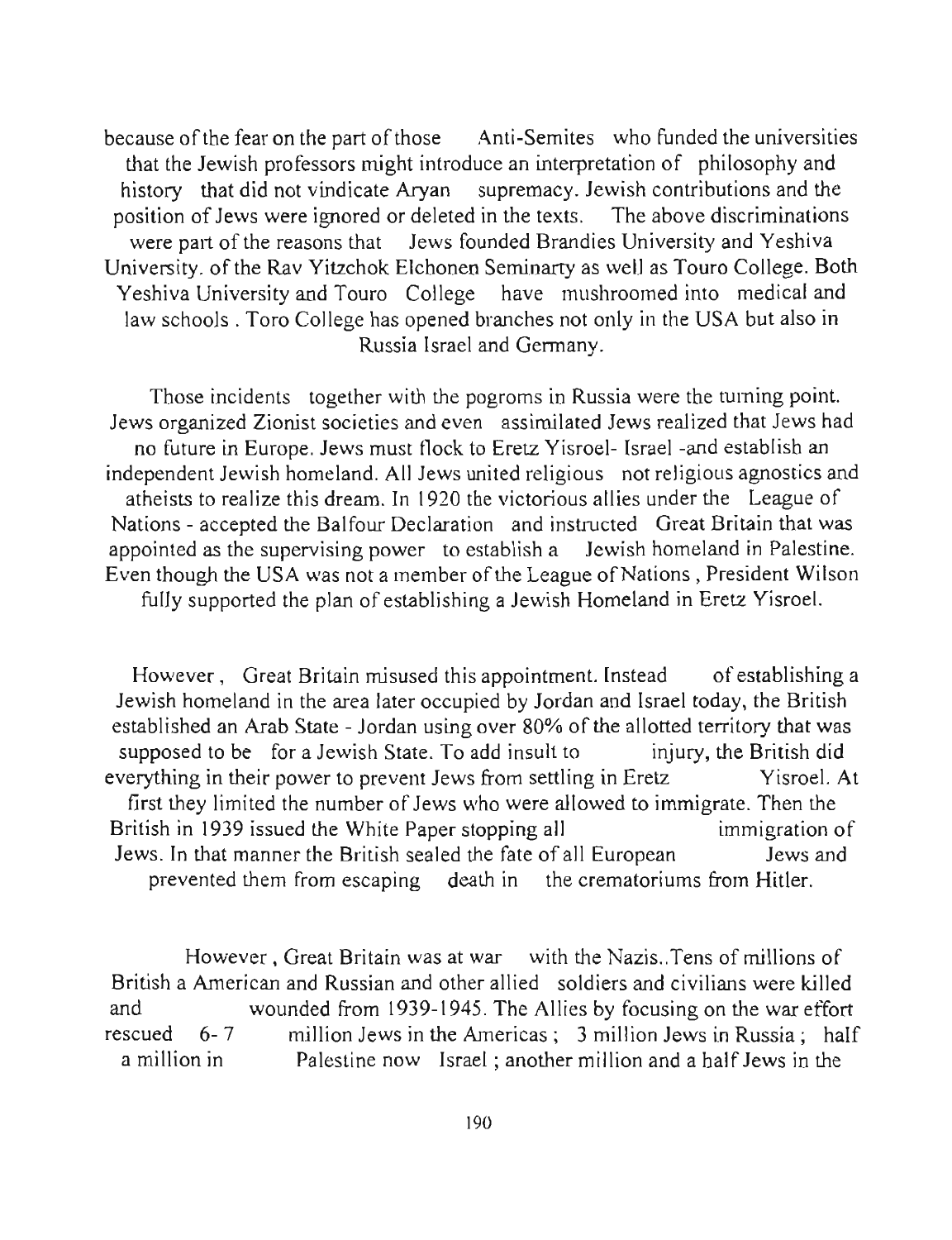## ALSO DO NOT ACCEPT CHRJST.

# Could it be that the Jews were easy targets and defenseless? Would the Christians have treated the other people who do not accept Christianity the way they treat the Jews Christian blood would have flown in all the streets where Christians are a minority.

Once the State of Israel came into existence a different attitude surfaced toward Jews in the entire world. Now the State of Israel became the target of Anti Semites. The hatred was shifted to a larger target. The State of Israel was perceived as the shield and refuge for the Jewish people against Anti-Semitism. The State of Israel emancipated the Jews from their status as a sub human who could be killed and certainly enslaved. The State of Israel emancipated the Jew and elevated himlher to the status of a human even if he/she does not live in Israel. This status the **Anti-Semites do not want to accept. Thus the war against the State of Israel is** an other attempt to drag the Jew back to his former status of a sub human. The war against Israel in all the spheres - diplomatic economic propaganda and on the battle field. It is a crusade to extinguish Jewish existence that has been raging since 325 ACE. The Torah's prescription is crystal clear. habo lehorgecho hashkem vehorgo .One who comes to kill you pre-empt and kill him. However Israel's policy must be more sophisticated. We must use a diplomatic means and revert to our power when all means have failed. The creativity of world Jews

must be employed to safe guard Israel.

If Jews are to succeed and Israel is to remain a Jewish State we can not write of all our antagonists as Anti- Semites. This applies to the Europeans as well as our Arab neighbors. We must understand what motivates them and devise a strategy to realize our interests having all options on the table - preferably political economic and also not removing the military option from the table.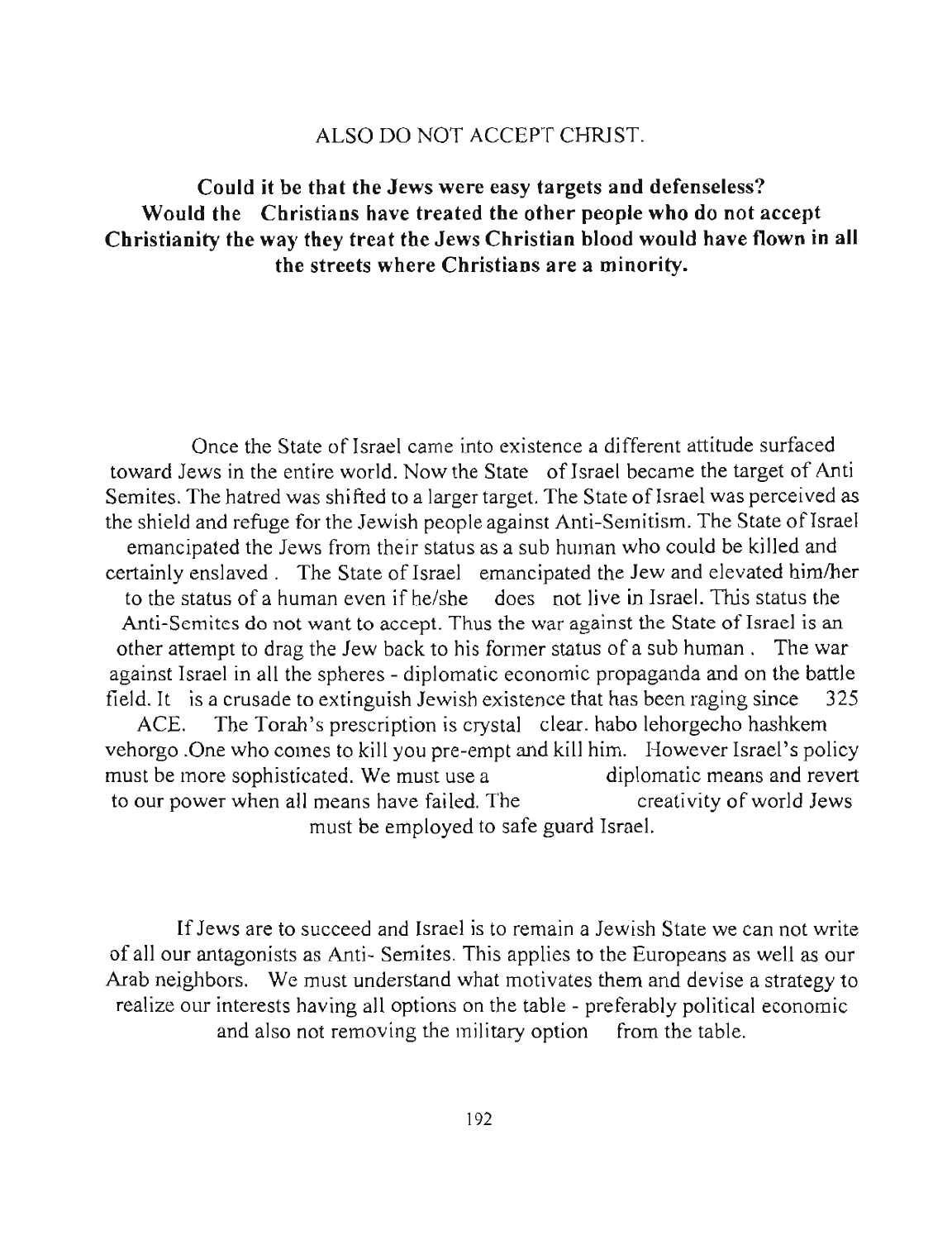The British during the entire time frame since Jews returned to Great Britain in the 1600s and especially in the  $19<sup>th</sup>$  century to today have treated their Jewish subjects with the same rights and dignity as any other denomination . Jews have enjoyed the same privileges as any other citizens. Jews have ben elected to the highest offices of the land. The same goes for France post Nazi Germany and the rest of Europe. Even though anti -Semitism does exist in Europe today, but the official policy of all the Europeans is equality for Jews. I wished I could say the same the way they relate toward the State if Israel. But the State of Israel brings up the clash with their national interests regarding the one billion Moslems and 100 million Arabs and their interests in the Arab world..

Jews are thankful to the Europeans for all their friendship and rights the British and other Europeans have bestowed on their Jewish citizens. We are grateful for all the help- diplomatic political economic and financial Europeans have given to Israel, even though they tend to favor the Arabs most of the time. Jews recognize the monumental sacrifices of all the Europeans especially during all the wars they fought -the first and second World Wars. . Millions of Jews served in the armed forces of the allies in all the wars. My own father served in the Polish army during the first world war.

After the holocaust in 1947 the United Nations by a miracle declared their support for two States an Arab and Jewish State.. The Jews accepted and established Israel the Arabs refused and launched a war to destroy the nascent Jewish State. The rest is history.

However the cause of anti -Semitism is hatred of Jews and non Jews who are different that turns to mass murder.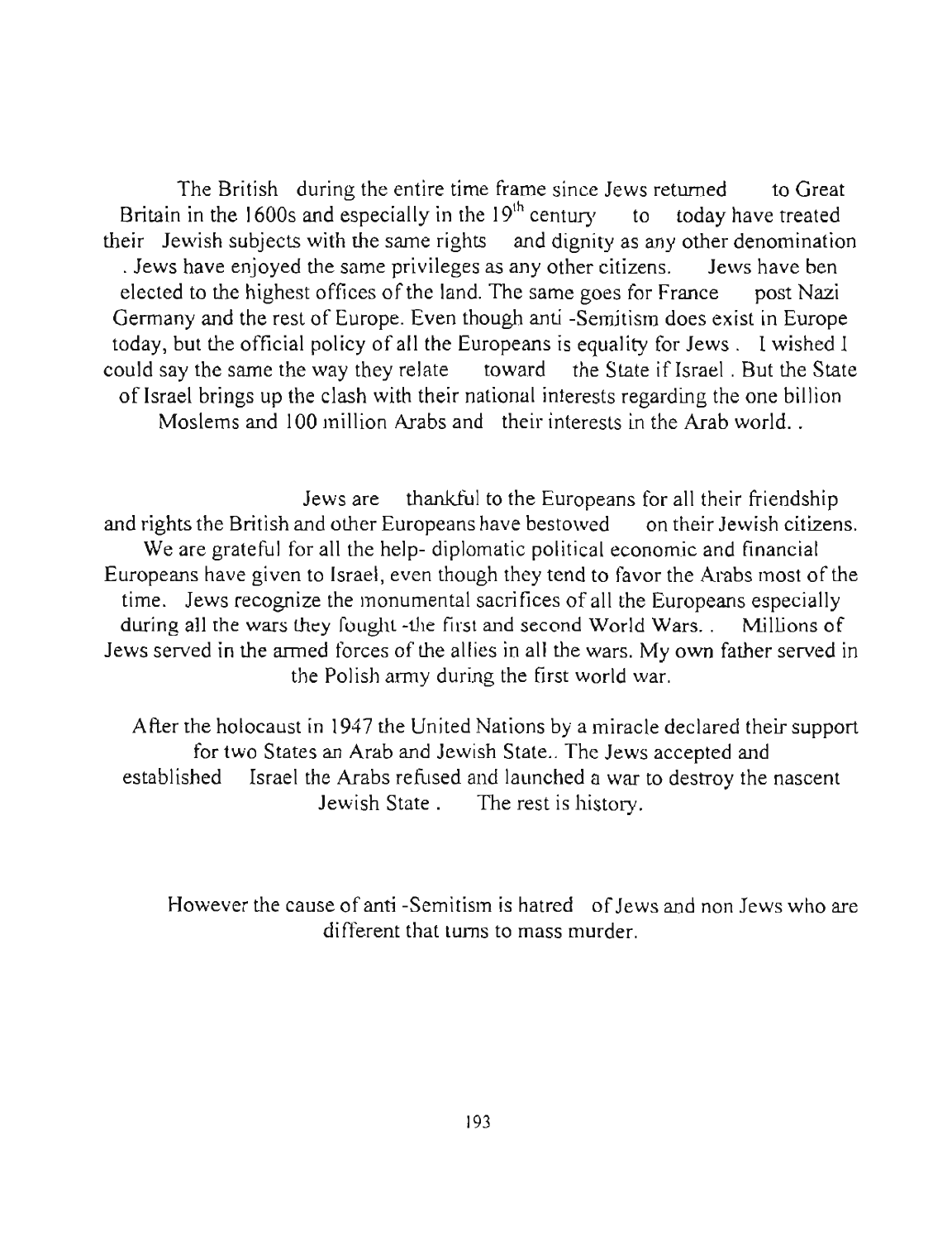#### We can not control the hatred of anyone

However if Jews are empowered with a country and army of their own then they can retaliate massively against our enemies. Those who hate us will then think a million times before murdering us because they will receive in return 1000 times. Jewish blood is not cheap.

For 2000 years we were at the mercy of many nations and the Christian Church to protect us. We appreciate what they did. However when push came **to shove during the holocaust no one wanted to help Jews with the**  exception of a few brave souls.

However by a miracle Hitler did not develop the atomic bomb first and win the war, Then all the Jews would have been killed all over the world. Never again are Jews permitted to place their destiny in the hands of any one else than G-d and Jews. Jews must be in control of protecting themselves. Having a country of our own Israel enables us to control our destiny and not be at the mercy of anyone else than G-d and ourselves.

Even Ferdenand and Isabella the monarchs of Spain in 1492 when they forced all the Jews to either convert to Christianity or leave Spain spared the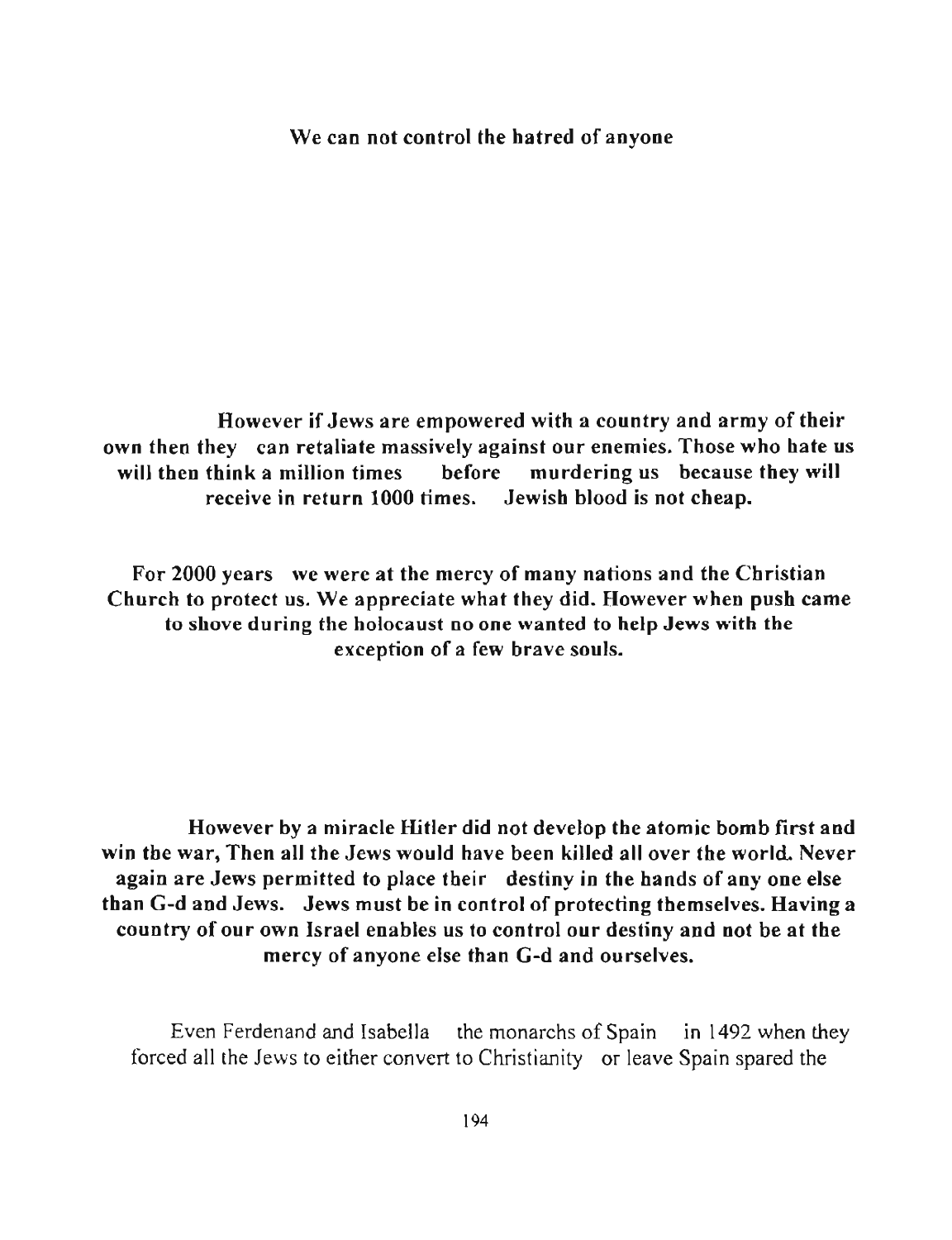Abarbanell family who were the financiers and chief corporate officers of Spain. They would have been able to practice Judaism and remain in Spain . Abarbanell declined the dispensation and also left with all the other Jews

The Muslim Sultans employed regularly Jewish physicians. The Catholic clergy and the popes also used Jewish physicians. Many Christian kings employed Jewish accountants and financiers whom they trusted.

When the Muslims swept through North Africa and half of Spain the Christians identified the Muslims as Jews since the Muslim were so similar. The Christians feared that the Muslims would avenge the injustices meted out to the Jews by the Christians. The similar behavior of Muslims and Jews goes a long way to explain why Jews were welcome in Moslem countries in most periods of history. Muslims trusted Jews to whom they were related as distant cousins. Biologically **they all were Semites and all shared a common background- all were children of**  Abraham. The Muslims being the offspring of Ismael and the Jews being the offspring of Isaac both sons of Abraham having two different mothers.

It is of great interest to note that Muslims never required Jews or anyone else serve as witnesses of the truth of their religion as Christians required Jews. Muslims never accused Jews as killing their religious leaders.

Since Muslims were divorced from Christianity they likewise were not influenced and did not adopt their tactics nor their strategy of using the subdued nations a s witnesses and did not need to have a curse upon the conquered nations. Muslims through out most of their history were very tolerant of different creeds and religions especially Judaism and Christianity.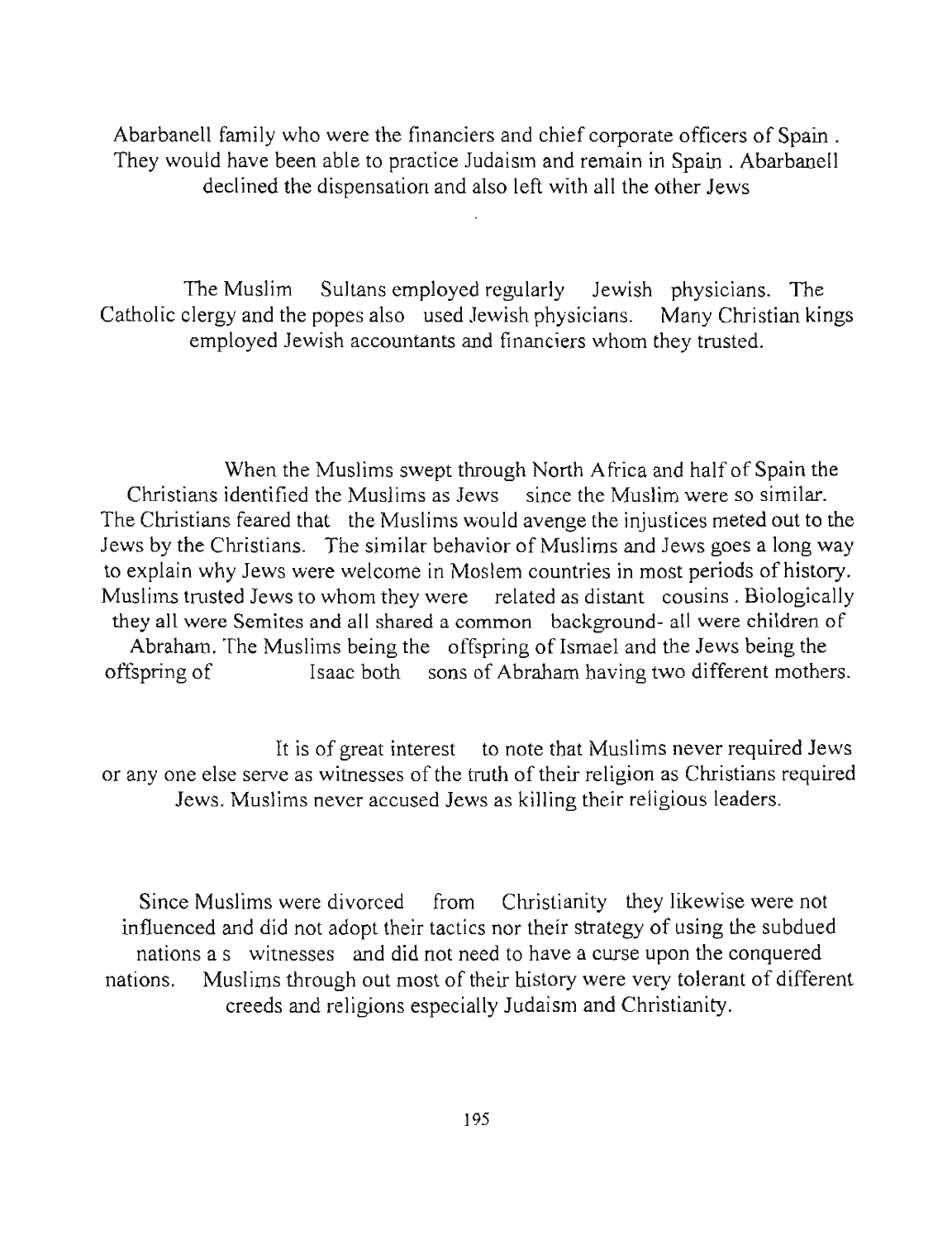That is the saga of the Jew for 2000 years until the holocaust and the renaissance of the Jew in the reborn state of the Jew Israel. The Christian Church played a major role in the saga of the survival of the Jew. With all the short comings as we have enumerated Jews must be thankful to the Church for those Jews wbo did survive. Would the Church never have existed it is conceivable that in this anti Semitic world there would not remain any Jews in countries controlled by Christians.

Paul established the foundation for the Christian Churcb regarding the defenseless Jews. He termed his edict the will of G-d known only to G-d . Tbis was part of tbe mysteries of G-d. No Jew was to be killed. Only at the end of time the Jews would accept Jesus-according to Paul. G-D HIMSELF WILL DEAL WITH THE JEW. NO MAN HAS THE RIGHT TO TOUCH OR HARM A JEW. THAT IS THE WILL OF G-D. Once a promise is made by G-d to Abraham that the Jews are to remain to eternity G-d does not revoke his promise. See The Anguish of the Jews by Edward H. Flannery I-a Catholic priest] citing the Epistles to the Romans 9:11 and Romans 11;28-29. Page 27.

See also Faith and Fratricide the theological Roots of Anti- Semitism by Rosemary Ruether pages 106-107 for the same. The survival of the Jew, albeit, even if treated worse than animals, nevertheless a percentage survived is to be credited to the Church, who followed the orders of Paul.

Paul was a saint and a genius. He convinced Christians for 2000 years to save Jewish lives. Regardless of our cardinal areas of differences; but he is the one man who gets all the credit, in addition, to the thousands of other church fatbers and officials in the church who beeded his orders. Even in tbe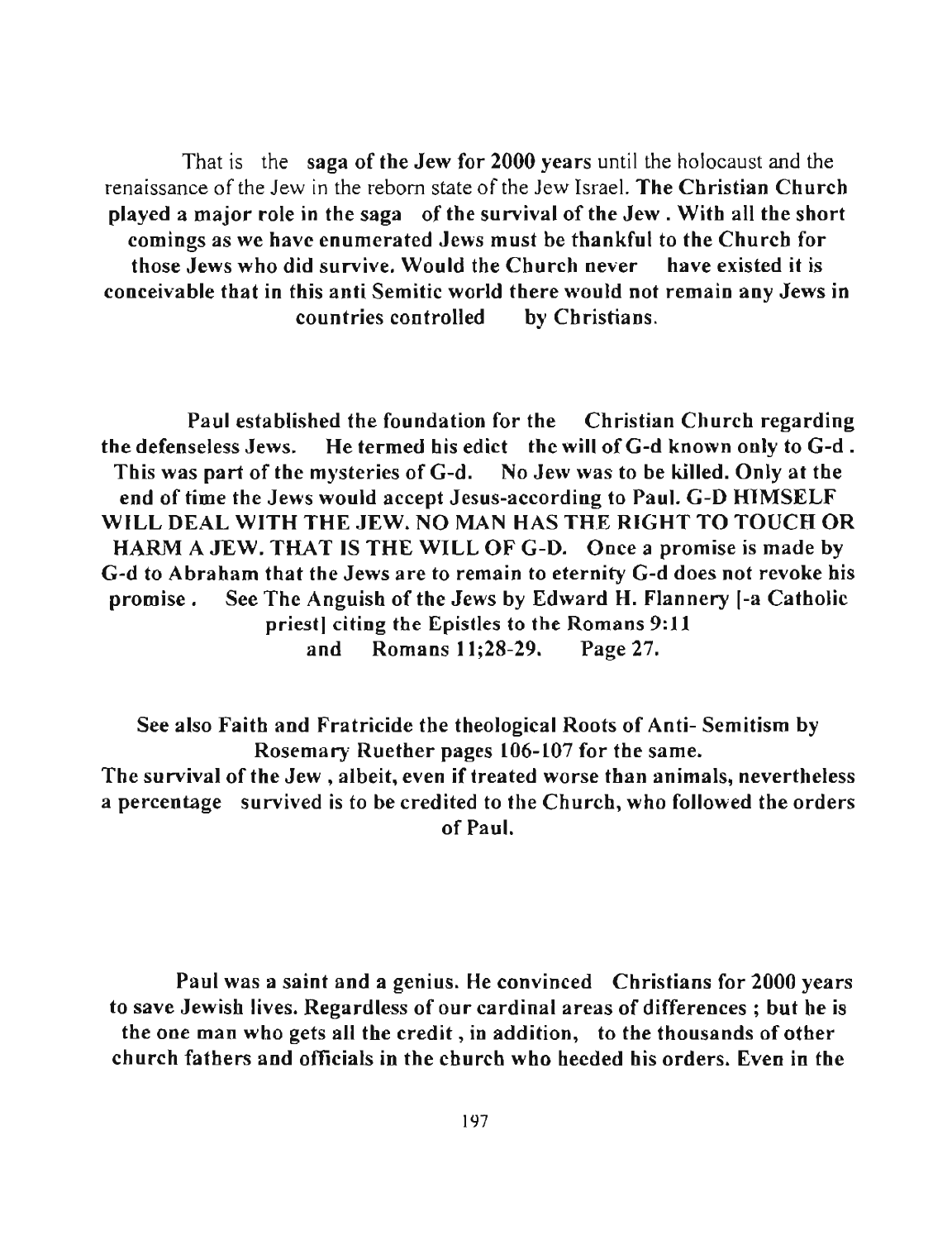holocaust thousands of Catholics put their lives in danger to save Jews. Pope Pius quietly gave orders to his priests to save Jews. The man who was to become Pope John in Poland saved Jews.

The contempt for the Jew came to an end with the creation and the continuation of the miraculous rebirth and renaissance ofthe Jew in the State of Israel. The Catholic Church in 1965 found the creativity to reconcile the anti Semitism and blood libel against the Jew and abolish the 2000 year old blood libel that all Jews to eternity are guilty for deicide -for Jesus' crucifixion. The church reconciled itself to the reality of a Jewish State. The Vatican has an ambassador in Israel. Israel has an embassador at the Vatican. Likewise many Protestants theologians have adopted the thesis of Dual Covenants by G-d-one for ISRAEL THAT IS FULFILLED BY JEWS OBSERVING THE Torah; and one for Gentiles in their belief and acceptance of Jesus. This platform is very close to the Jewish concept that all Gentiles have a Covenant from the time of Noab . A gentile who observes the Seven Nohadite LAWS OF HUMANITY-EACH NATION'S OWN CIVIL AND CRIMINAL LAWS even though his concept of One G-d is not pure monotheism -be believes that G-d has a partner or many partners - such a man merits heaven and is perfect. THE Jewish Concept leaves space for all other religions who believe in One G-d but G-d has one or more partners in the Godhead. who together manage the universe. How G-d can be together with one or more partners is part of the mystery of  $G-d$  that each religion interprets. Thus the Zoroastrians, Hindus and Buddhist are also included. SEE Ramo Orech Chaim 156:1.

The First amendment to the USA Constitution is the instrument that insures freedom of religion. The civil government must adopt a neutral position divorcing church temple mosque and synagogue from state. Otherwise the world wll cease to exist. IF THE PEOPLE WHO ESPOUSE ONE RELIGION WILL TRY TO FORCE OTHERS TO EMBRACE THEIR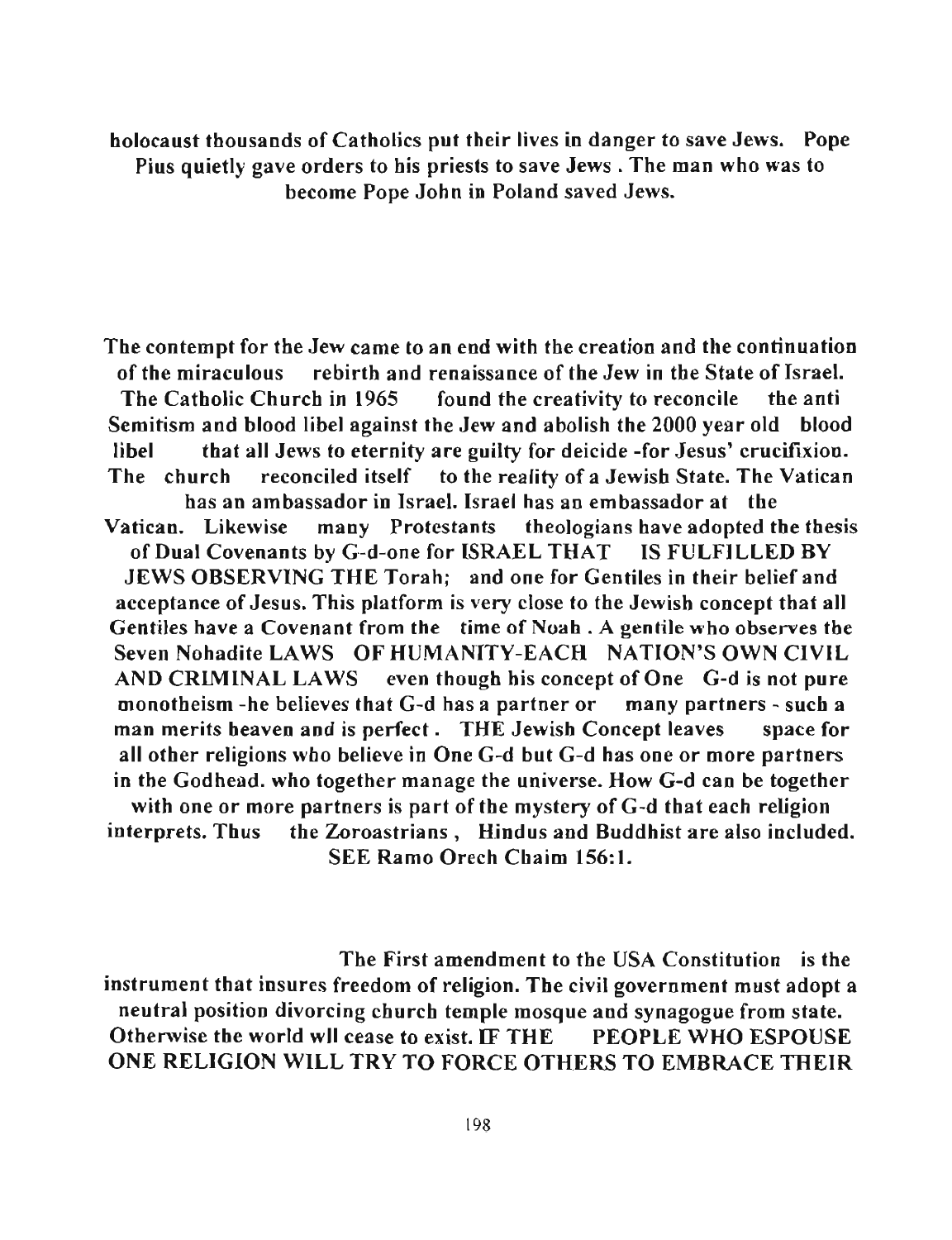CONCEPT OF G-D under one Universal religion at the edge of the atom bomb, no man will survive. Now Christians Moslems Hindus Buddhist and Jews -all possess the atom bomb. Now no one religion can claim numerical superiority. The atom bomb is the great equalizer of all numbers.

No longer is the Jew and Judaism the whipping boy and scapegoat. That is why if the Arabs and Palestinians refuse to recognize a Jewish Israel then Israel will revert to the existing default situation and the Palestinians will never have an independent Palestinian state. If they kill Jews - Israel should throw out all the Palestinians. Israel should not hesitate to use all its power including atomic power to ensure its existence. Hakom legorgecho hashkem vehorgo. If anyone comes to kill you preempt and destroy him. This applies to one person or a million or a billion people. THOSE INDIVIDUALS WHO BLESS THE JEWS WILL BE BLESSED. THIS IS THE BLESSING OF G-D. This is the will of G-d to protect the Jew's life from assault and murder. It is not only permitted but it is mandatory to kill one , **a thousand, a million, or a billion** of your **enemies.** 

The time that Jewish blood could be spilled with impunity is dead.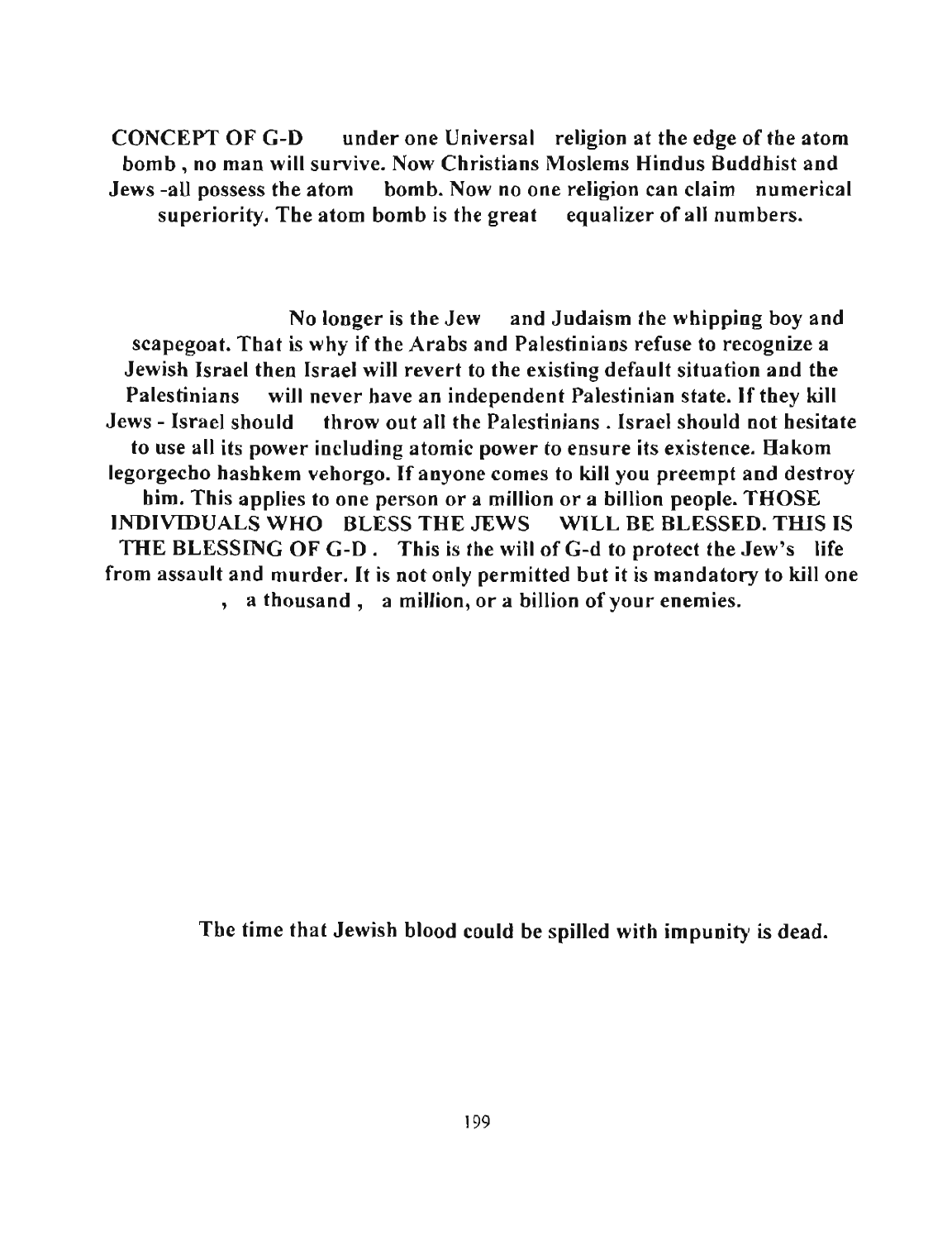Billions of Moslems Budhists Hindus ancient Romans and Greeks all have their own belief in the Diety that is different than the Trinitarian creed.

IF G-D would really mandate under punishment of death in this world and eternal damnation that all men accept Jesus -a Jew - as his partner and sharing the godhead wouldn't He have explicitly revealed the same daily to all of mankind? Nothing is beyond the ability of G-d.

Not a word of this doctrine is explicitly spelled out in the ten commandments heard by millions of Jews and non Jews at Mount Sinai. The family of Jesus did not accept this doctrine. Neither did the Jewish Christians. Neither do the one billion Moslems nor the one billion Buddhist nor the one billion Hindus.

**IN order that there not be a war of civilizations and religions**  -mankind must adopt the American vision of the first amendment of the bill of rights guaranteeing freedom of religion. It is not our job to be G-D'S policemen and pontificate what is G-d. All the pontificating for a trillion years on the part of mankind will not create one dent on the

true nature of G-d.

Let mankind become more humble and focus on G-d's creations. Let us leave man to be happy with his own vision of what is G-d and what G-d wants from him. As long as the state takes a neutral position on religion -the state is divorced from the church mosque and synagogue then mankind will remain to eternity. Such a vision is the Jewish Torah vision and Messianic vision as I discuss in this paper.

. According to Judaism any Christian accepting the Trinitarian concept does merit salvation -eternal life providing he also observes all the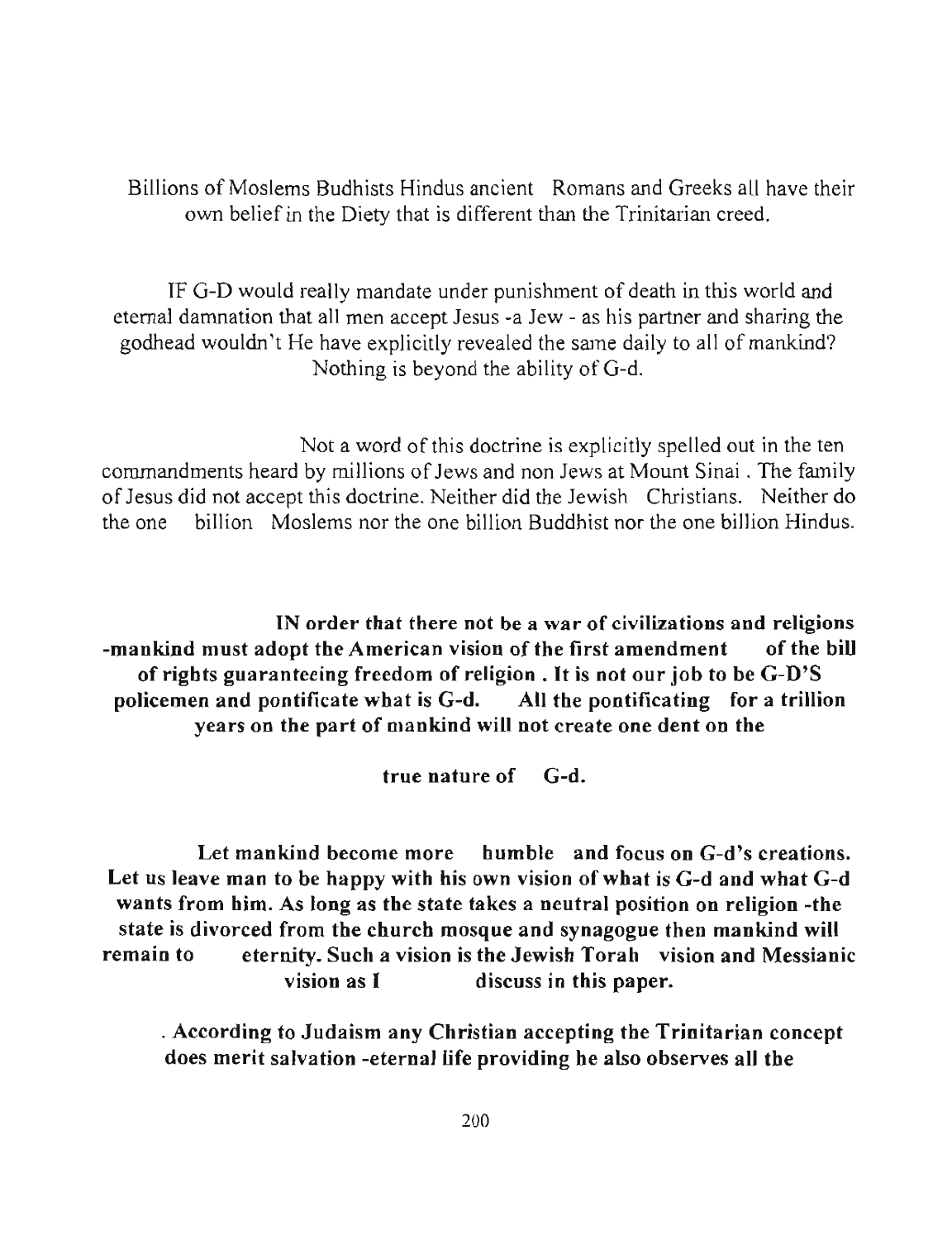### **humanitarian** laws-Seven **Nohadite** laws.

According to Judaism every nation has a right to establish their own codes of civil and criminal laws that will govern the relations of their citizens. Jews must be governed by the Written Law given by G-d to Moses at Sinai 3400 years ago in front of millions of Jews and Non Jews. The written Law appears in the Jewish Bible -the five books of Moses the Pentateuch. The Written Law is interpreted by the Oral Law that was written on manuscripts from the time that the Jews wandered in the desert 40 years and passed on to their descendants until it was edited and reduced to the books of the Talmud the Mishne 200 years before the common era and the Gemorah 400 years after the common era. All new questions for the past 2000 years are resolved in responsa based on the precedents in the Talmud. The summary of the Talmud in the commentaries on the Talmud of the Goinim 400 -1000 AD and Rishonim 1000 -1400 AD . Codes of Law also exist .the Riff the Rarnbam and the Shulchan Aruch. Over the last 2000 years millions of these books have been written .

A non Jew who observes the Seen Nohadite laws even if interpreted by his own group merits heaven salvation and eternal life. THAT MEANS THAT ALL Christians and Moslems who observe their religion - but do not force others to adopt their religion- will all go to heaven. G-d has made a Covenant with Noah and all his descendants to eternity. . THEY ARE CHOSEN AND ARE THE SONS AND DAUGHTRS OF G-d together with the Jews who must observe all the other rituals as recorded in the Written and Oral Laws in order to reach perfection and go to heaven.

The souls of non Jews never required the observance of the Jewish rituals in order to reach perfection and go to heaven. That is why Jews do not convert **non Jews to become Jews.** 

Non Jews already have a Covenant with G-d. They are perfect human beings if they observe the Seven Nohadite Mitzvos-Commandments.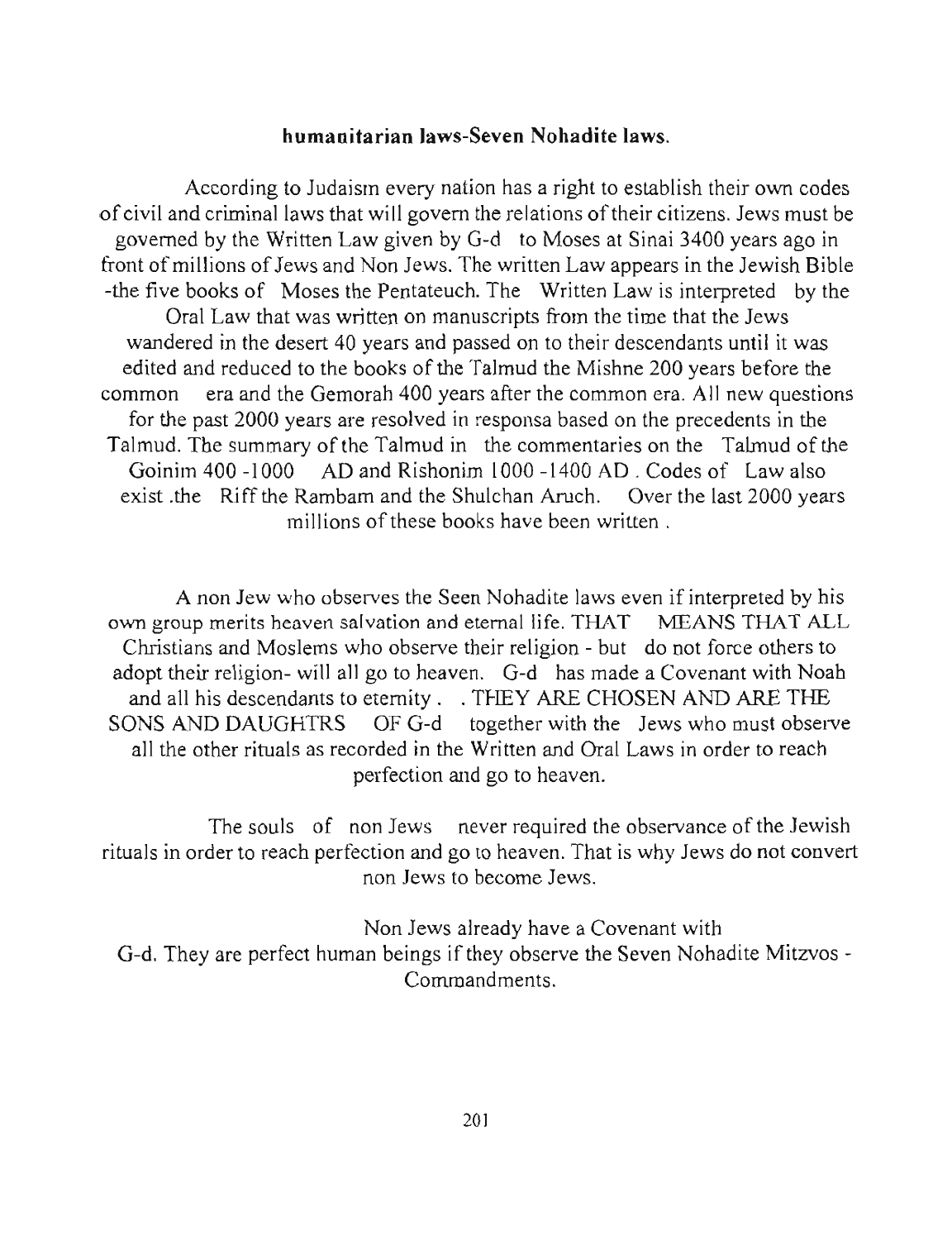That is why Jews are not missionaries other than inspire mankind -by example by deeds and not by word alone- to be humane. That is the reason G-d has dispersed Israel through out the world. See Talmud Pesochim. Such is G-d's decree since He created the world.

Consequently, it was easier for Paul and all the other disciples to convert the heathens. Non Jews are not require to observe the Jewish rituals in the Torah. Non Jews, also, are not mandated to believe in a strict monotheism as are Jews. They all go to heaven anyway. See Ramo on Shulchan Aruch Orech Chaim 156;1

Thus all Christians according to Judaism will go to heaven -providing they also observe all the other Seven Nohadite Mitzvohs -Principles of humane laws.-the civil and criminal laws of each country. They observe the laws of their society **and are good citizens.** 

Judaism considers Islam and Christianity as monotheistic religious who have succeeded in banishing paganism from the world. That is the wonderful accomplishment of Christianity and Islam. Rambam end of Laws of Melochim  $11:1$  -Yemenite edition laws of the coming of the Messiah.

The Jewish Concept according to Maimonides is that The Messiah will establish an Independent Jewish State in Israel. All the Jews will be in gathered from all the world. He will rebuild the third Temple on the Temple Mount. Universal peace will reign.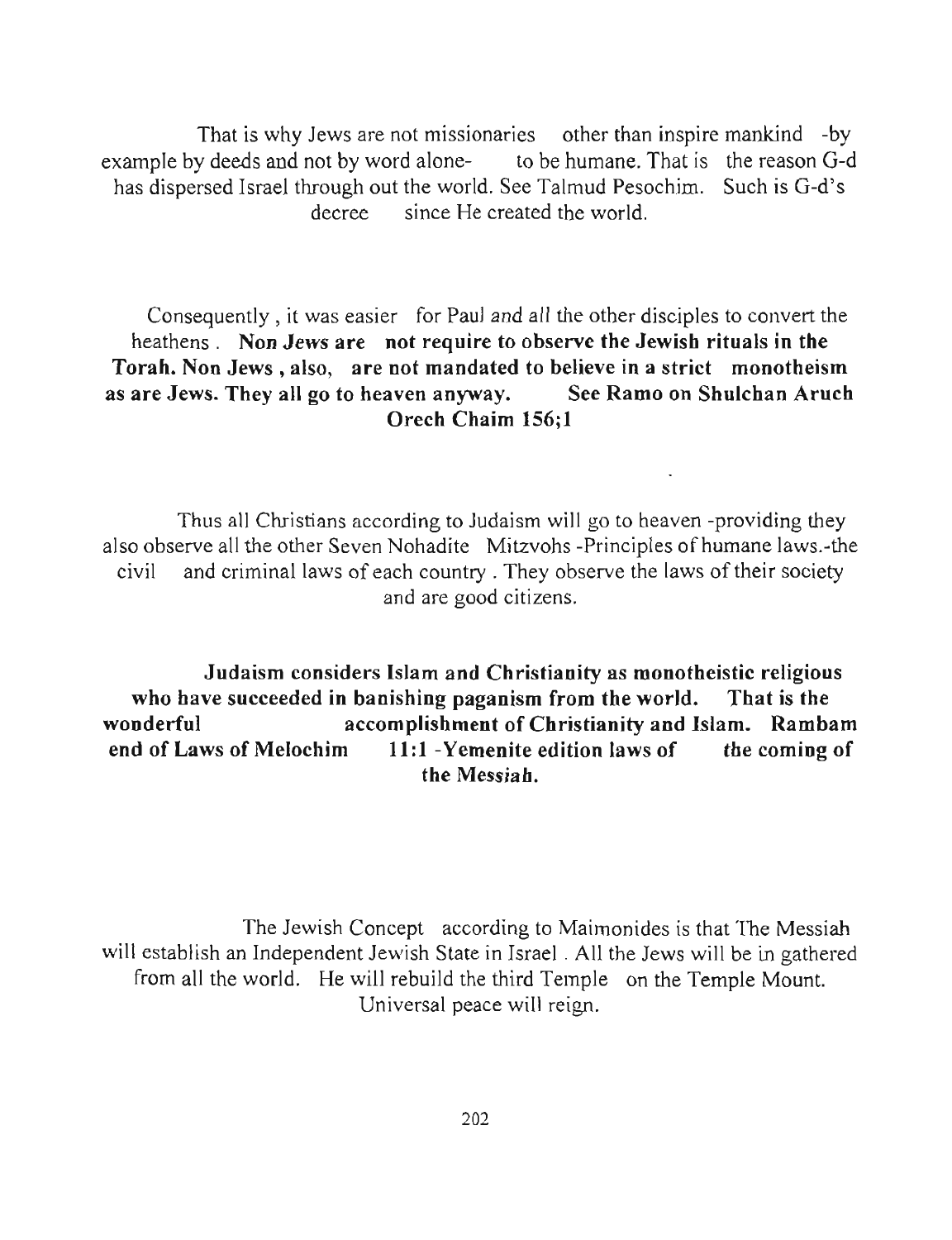According to Maimonides no man knows how these events will play out nor the order that they will take until they actually happen

NON Jews will not convert; but will retain their own religion as they have practiced all these thousands of years. ALL OF THEM WILL OBSERVE THE SEVEN MITZVOHS - Principles of humanity.

G-d is quite happy with the status quo.

See Rambam Melochim 8: 10;11. Such individuals merit Heaven Salvation and are deemed perfect today, there will be no difference when the Messiah comes. Only there will be no wars. All Jews will be gathered from all parts of the world. There will be an independent Jewish State and the Third temple will be built on the Temple Mount in Jerusalem the undivided capital of present day Israel.

That will be the Messianic era.

No revolutionary changes will exist, otherwise. See Rambam Melochim 11:1,,3,4. Therefore , it is safe to assume that all men will practice their own faith as they have done the past thousands of years. All humans will however observe the Seven Mitzvohs of Humanity. That is the meaning that a sheep will dwell in peace with a lion and will not fear that he will be killed.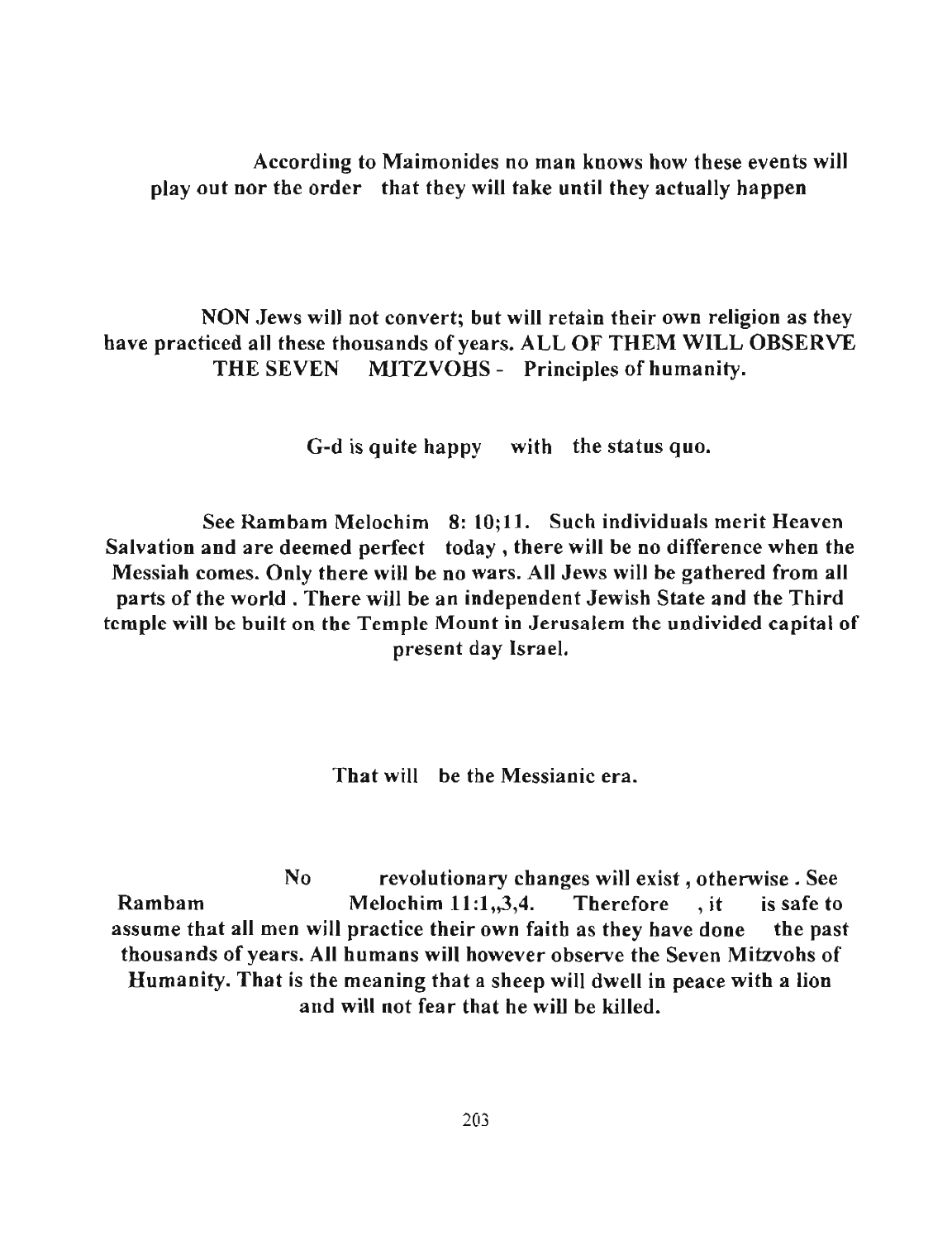Thus there is no room according to Judaism for any conflicts that have their roots in religious differences. ALL PEOPLE IN THE MESSIANIC ERA WILL ENJOY THE SAME FREEDOM AS GRANTED IN THE FIRST AMENDMENT TO THE USA BILL OF RIGHTS IN THE CONSTITUTION. POSSIBLY THE GENTILE FOREFATHERS USHERED IN THE MESSIANIC ERA. They possibly were the first step in G-d's MASTER PLAN for the coming of the Messiah. They thus serve in a similar role as the Persian emperor -Cyrus- son of Queen Esther and Ahchasverut cited in the Biblical book of Ezra as the Messiah because he gave permission to 42,00 Jews together with Ezra and Nechemia to return to Israel and rebuild the second Temple 70 years after the destruction of the first Temple by Nebuchadnetzer emperor of Babylonia.

Cyrus is cited by Will Durant in his monumental works The History of Civilization in the Oriental Heritage on the Chapter about Persia chapter 13 pages 352-353 as one of the most generous of conquerors. He instituted freedom of religion **and gave his subjects the freedom to practice their faith with out State interference.**  He also contributed to the building of houses of worship for his subjects. I can speculate that since according to Jewish tradition his mother was Queen Esther from the Purim story recorded in the Biblical Book of Esther, Cyrus was according to **Jewish tradition and Law a Jew. This is so, since one's religious affiliation**  follows the mother. Since Esther was Jewish, Cyrus was also Jewish. I do not know what faith Cyrus practiced. However he had a Jewish mother and an uncle like Mordecai who was the prime minister in Persia. Even if he did not practice the Jewish faith he was greatly influenced by Jewish ideas. He therefore practiced tolerance and granted his subjects religious freedom -Jewish ideas.

Only the people living in Israel can make a decision what to do to ensure their future as a Jewish state. We can only give them moral financial and political support and repel the propaganda of the anti Semites who who may even be Jewish professors or other selfhating Jews or Neturei Karte who seek the destruction of